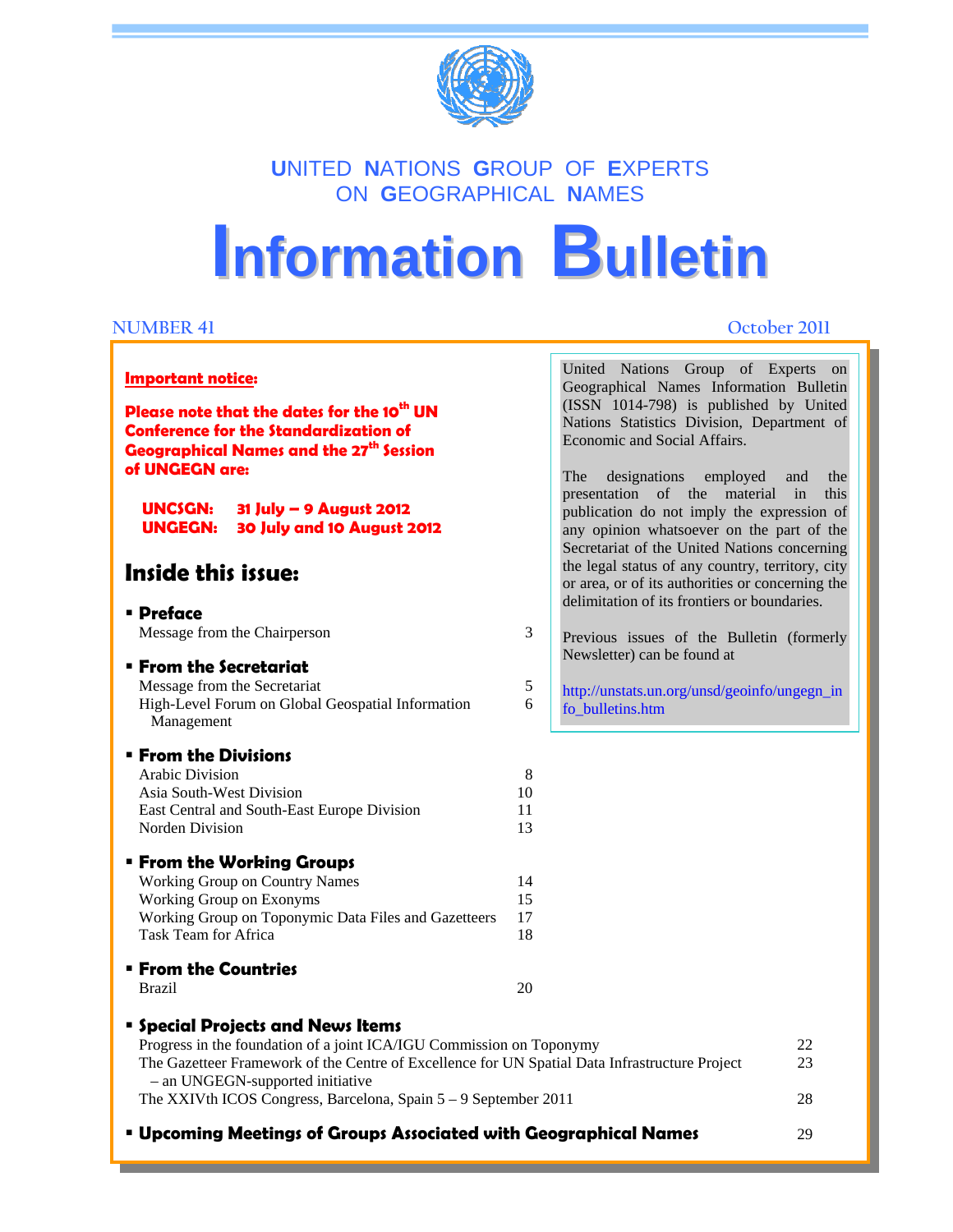## **U** N G E G N **Information Bulletin**

**(**formerly NEWSLETTER**)**

The *Information Bulletin of the United Nations Group of Experts on Geographical Names* (formerly UNGEGN Newsletter) is issued twice a year by the Secretariat of the Group. The Secretariat is established within the Statistics Division (UNSD), Department for Economic and Social Affairs (DESA), Secretariat of the United Nations. It publishes contributions/reports from the Experts of the Group, its Linguistic/ Geographical Divisions and its Working Groups. Contributions for the Information Bulletin can only be considered when they are made available in digital form. They should be sent to the following address:

**Secretariat of the Group of Experts on Geographical Names (UNGEGN) Room DC2-1682 United Nations New York, NY 10017 USA** 

**Tel: 212 963 4297 Fax: 212 963 4569 E-mail***:*  warschburger@un.org geoinfo\_unsd@un.org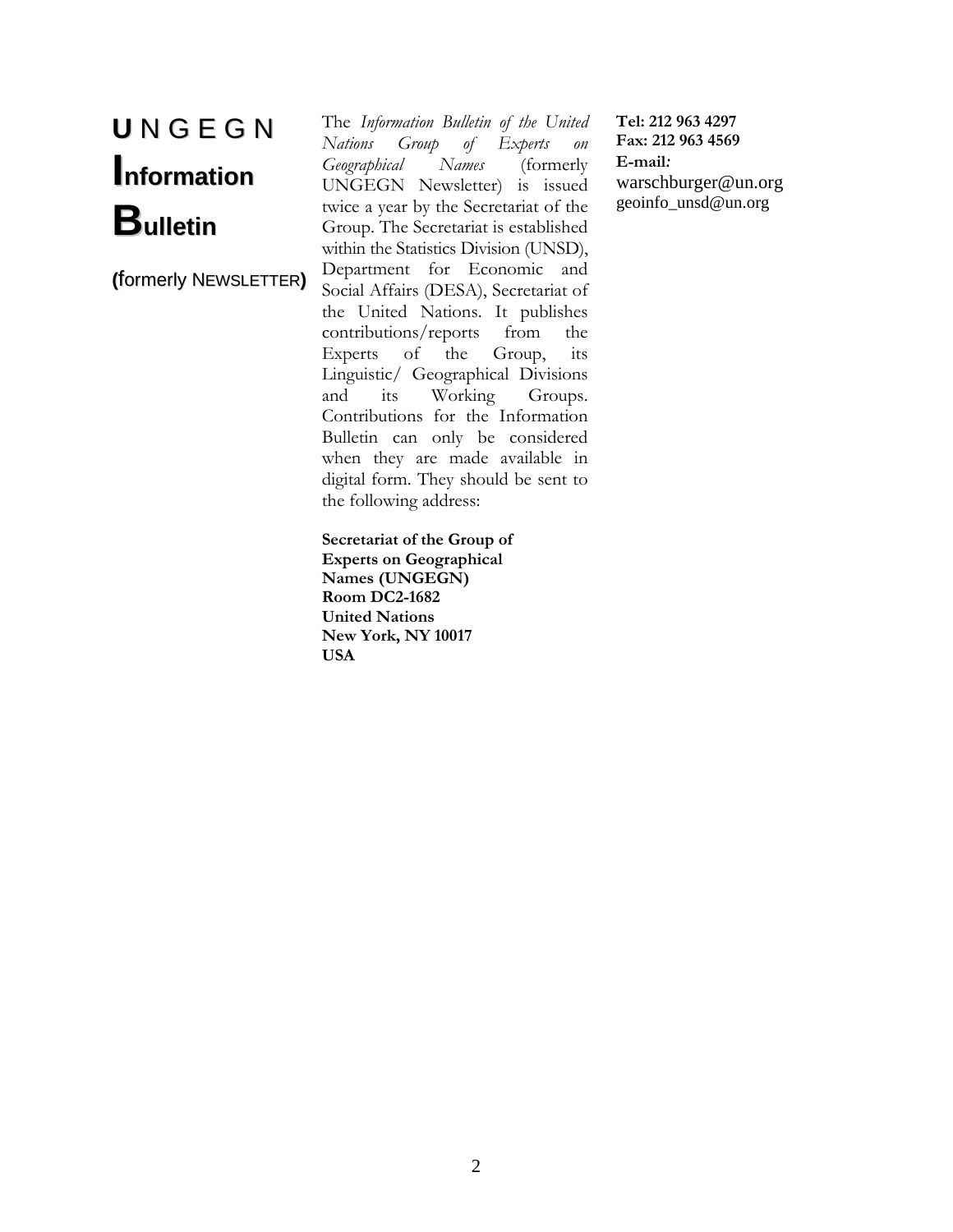### **Preface**

#### **Message from the Chairperson**

Now that the  $26<sup>th</sup>$  Session of UNGEGN is successfully behind us, I thank members of the UNGEGN Secretariat and all of you who were involved in its organization, in preparing papers or workshops, and in participating in the discussions and assorted activities. The Working Group on Evaluation and Implementation will be reviewing your evaluations of the Session and your suggestions will be taken into account in planning the 10<sup>th</sup> UN Conference on the Standardization of Geographical Names (New York, 2012).

In following up work from the Session, I would particularly like to mention:

- (1) The proposal for a joint **Toponymy Commission** of the International Geographical Union (IGU) and the International Cartographic Association (ICA) is moving forward. Discussion and planning advanced at the ICA Congress in Paris in July (*see report from Peter Jordan, pages 22-23*). This will be further worked out at the IGU Conference to be held in Santiago, Chile in November. Those of you interested in being involved are still invited to add your names, if you have not already done so.
- (2) The meeting of the **Task Team for Africa** in Vienna has led to an initiative of UNECA to hold a working session of some 15 individuals from Africa this November. The aim will be to develop a strategic work plan for UNECA to create a better framework

for names standardization processes in African countries. We look forward to the advances that should result from this initiative (*see report from Chukwudozie Ezigbalike, pages 18- 19).*

(3) The **UN Spatial Data Infrastructure (UNSDI) Gazetteer Framework**, as introduced to us during the  $26<sup>th</sup>$ Session, is now presented in more detail (*see report from Suha Ulgen, pages 23-28).* The Working Group on Toponymic Data Files and Gazetteers will collaborate with the CoE4UNSDI Project, but all experts are invited to follow the Project and to provide input.

Early in September, the XXIVth International Congress of Onomastic Sciences (**ICOS**) was held in Barcelona, Spain. The organizers were keen to interweave the research of academics in onomastics with the practicalities of names standardization and the use of names in daily life. A plenary session, discussion groups, and various individual presentations were all linked to UNGEGN activities (*see report from Botolv Helleland, page 28).* Materials will be available as a web publication of ICOS and some parts directly relevant to names authorities will be posted on the UNGEGN website.

In the immediate future, we are turning our attention to the first High Level Forum on Global Geospatial Information Management (**GGIM**) to be held in Seoul in October (*see report on pages 6-7).* The Working Groups on Evaluation and Implementation and on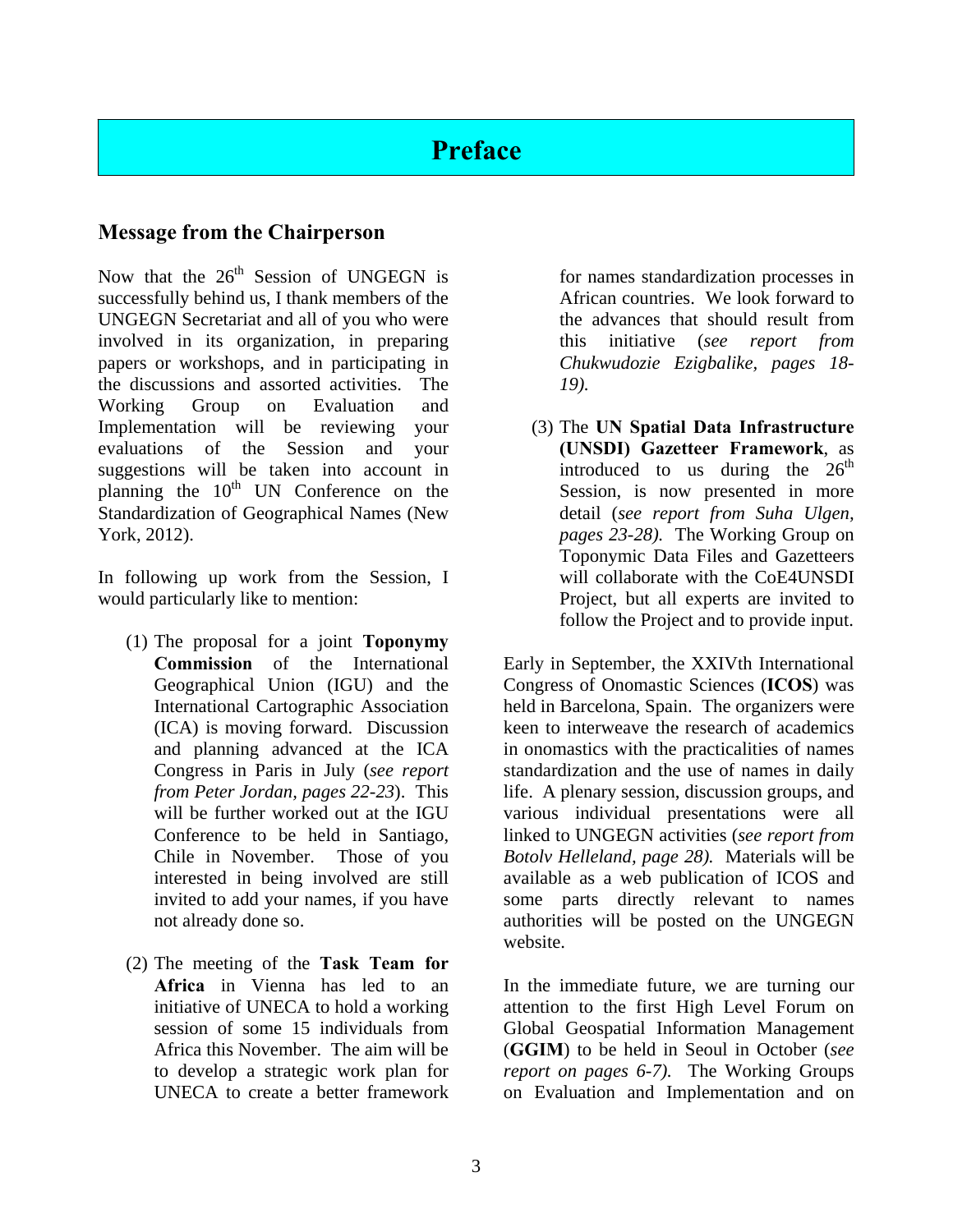Publicity and Funding will hold a joint meeting to coincide with the forum, and so will be offering a small exhibition and short lunch-time presentations on UNGEGN issues to forum participants. A common understanding of UNGEGN's work in geographical names standardization is important for our future cooperation with GGIM.

2012 is the year we shall be holding the  $10^{th}$ UN Conference and I encourage Divisions and Working Groups to make as much progress as possible in the months between now and July/August next year!

#### **Helen Kerfoot**

Chair, UNGEGN Ottawa, Canada Email: hkerfoot@nrcan.gc.ca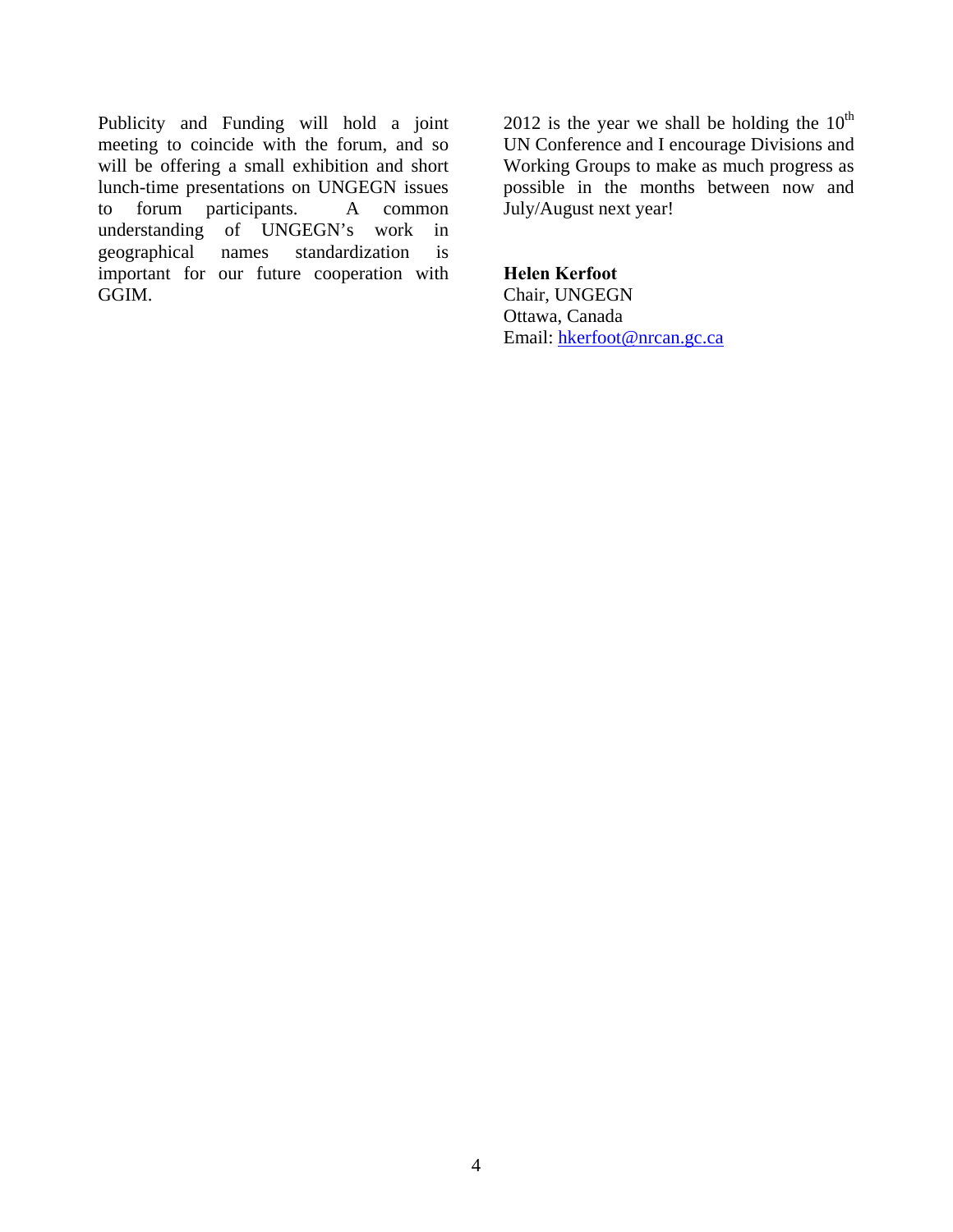### **News from the Secretariat**

#### **Message from the Secretariat**

#### **26th Session of UNGEGN**

The secretariat would like to thank delegates of the  $26<sup>th</sup>$  Session as well as experts working in the preparation of the Session and its various side events for their contributions and great cooperation. The report of the session has been available in all languages on the UNGEGN website since June this year. The website also serves as the repository of all material related to the event. The Working Group on Evaluation and Implementation is currently reviewing feedback provided in the evaluation forms at the end of the Session. This feedback will be very valuable in preparation of the  $10^{th}$  UN Conference on the Standardization of Geographical Names (New York, 2012).

#### **10th UN Conference on the Standardization of Geographical Names (UNCSGN) and 27th Session of UNGEGN**

As recommended by the  $26<sup>th</sup>$  Session of UNGEGN in Vienna, the Economic and Council in July this year decided to hold the  $10<sup>th</sup>$  UN Conference on the Standardization of Geographical Names in New York from 7 – 16 August 2012 and, in conjunction with it, to hold the  $27<sup>th</sup>$  session of UNGEGN in New York, 6 and 17 August 2012 (ECOSOC decision 2011/251). However, the timeframe originally planned has provided issues with conference management. Following the input from the UNGEGN Bureau, after consultation with a wider group of experts and the Secretariat, the decision was taken to move the dates for the  $10^{th}$  UN Conference and the  $27^{th}$  Session of UNGEGN one week earlier:

#### **UNCSGN: 31 July – 9 August 2012 UNGEGN: 30 July and 10 August 2012**

This difficult decision was reached to avoid the problems inherent in an overlap between UNCSGM/UNGEGN and the second session of the Committee of Experts on GGIM, which is now scheduled for 13-15 August 2012.

We are looking forward to your active participation in the  $10<sup>th</sup>$  Conference and the  $27<sup>th</sup>$  Session as planned. We expect that the Note Verbale for the two events will be sent out early next year. As usual we will post all material (including the Note Verbale) on our event website as it becomes available. If you have any questions, please contact the secretariat.

#### **World Geographical Names Database (http://unstats.un.org/unsd/geoinfo/ geonames/)**

Updates are now done on a quarterly schedule, the next of which is due 1 December 2011. We would like to encourage you to send us your material for the online database by 18 November for inclusion in the next update, namely:

- Names of cities with a population over 100,000 (original writing system and romanized form)

- Coordinates in degrees and decimal degrees

- Audio files (.wav) for each city name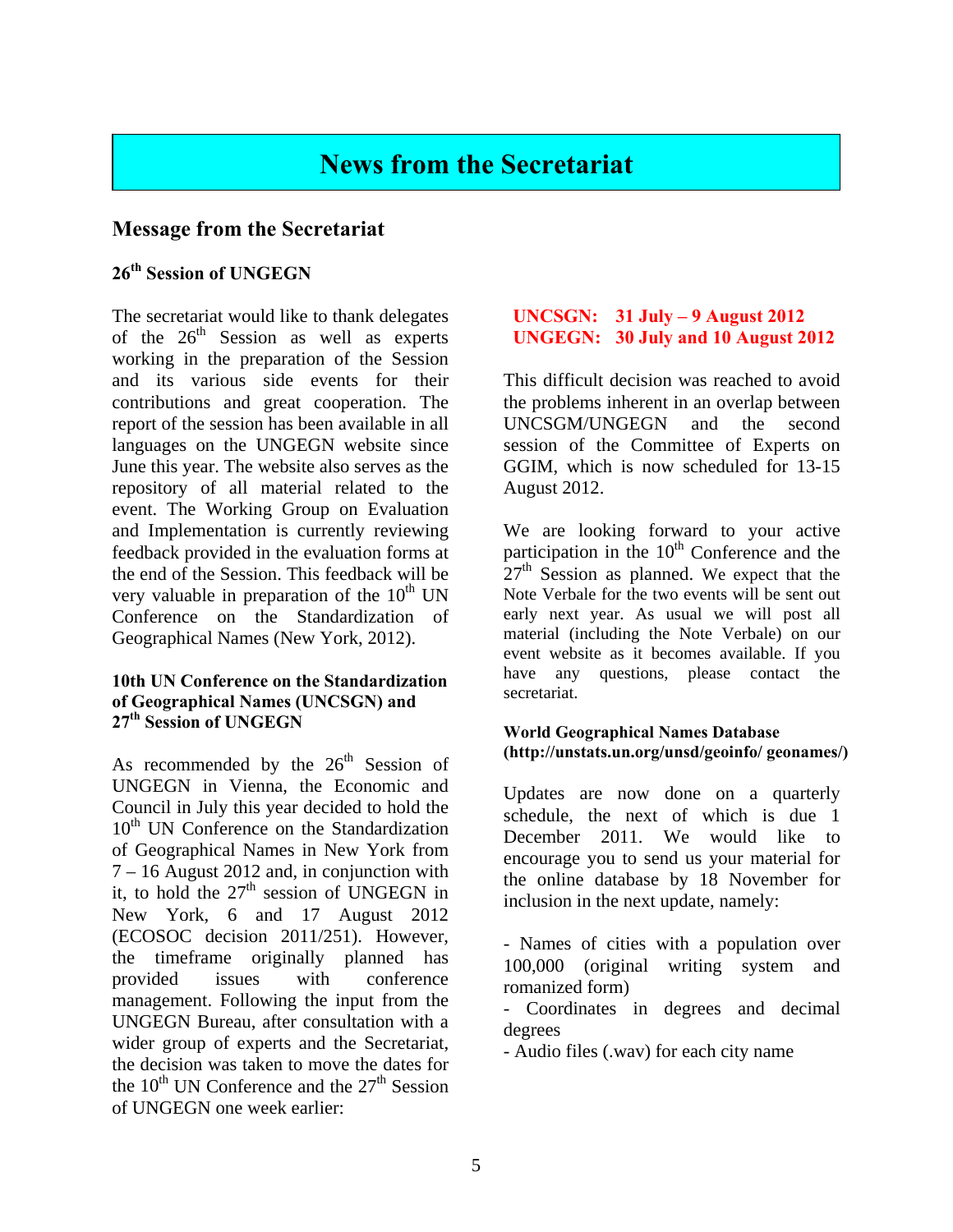Please check the website and contact us if your country's information needs additions or corrections!

We would like to take this opportunity to thank Sybille Marxgut for her work on this

database. Sybille has left UNSD and relocated to Australia with her family.

*Sabine Warschburger*  UNGEGN Secretariat E-Mail: warschburger@un.org

#### **High-Level Forum on Global Geospatial Information Management**

The ECOSOC made history in its last substantive session in July 2011 by establishing a new intergovernmental mechanism: the **UN Committee of Experts on Global Geospatial Information Management**. At a time when few new intergovernmental bodies are being created, this decision reflected ECOSOC's concern for promoting greater and wider use of geospatial information globally for sustainable development and humanitarian assistance. The Committee will comprise experts from all Member States, as well as experts from international organizations, as observers. The new body will be serviced by the Statistics Division of the Department of Economic and Social Affairs (DESA) and the Cartographic Section of the Department of Field Services.

The Committee will convene its inaugural session on 26 October 2011 in Seoul, Republic of Korea. The inaugural meeting will bring together experts from Member States and observers from international organizations to adopt the terms of reference of the Committee, review its rules of procedure, discuss its contribution to The Rio+20 Conference as well as an inventory of critical issues to be addressed by the Committee in future sessions. Immediately preceding the inaugural session of the Committee, the United Nations Statistics Division and the United Nations Cartographic Section are jointly organizing with the National Geographic Information

Institute (NGII) of the Republic of Korea, a High Level Forum on Global Geospatial Information Management at the COEX Convention Centre in Seoul, 24-26 October 2011. The Forum will provide a first-of-itstype opportunity for in-depth discussion of current critical geospatial information issues and consultations by over 400 representatives including ministers and other high-level Government officials, mostly heads of National Mapping Authorities and National Statistical Offices, international organizations active in GGIM, and prominent civil society and business leaders.

At the opening of the Forum, a Ministerial Segment will be convened in the morning of 24 October 2011. The Under-Secretary-General for DESA, Mr. Sha Zukang, will deliver the opening address. The Segment will provide a platform for Ministers, representing all the regions of the world, to discuss national policies on geospatial information, particularly in reference to management aspects; to provide direction in evolving common frameworks and methodologies across countries; to promote the use of geospatial information to address key global challenges; and to give guidance on capacity development and enhance technology transfer.

The High Level Forum and the inaugural session of the Committee will be accompanied by two thematic side-events, namely: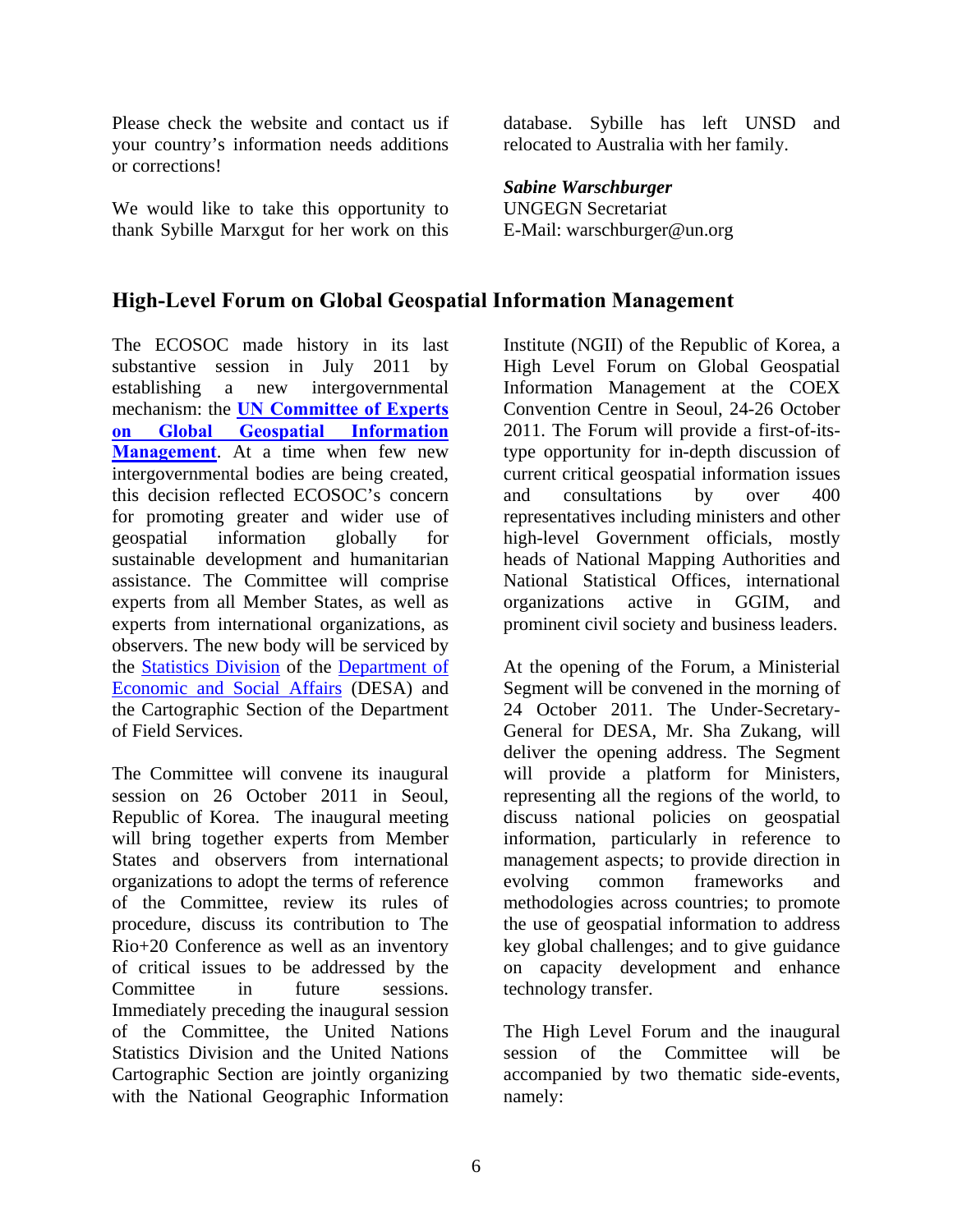- an 'Exchange Forum with the Geospatial Industry' (on Sunday 23 October 2011) which will initiate a discussion between industry leaders and governmental officials in geospatial information to inform and enrich the subsequent high-level forum on GGIM; and
- a Seminar on "the Integration of Statistical and Geospatial Information: Issues and Challenges" (on Thursday 27 October 2011). This thematic seminar will look at the best practices in integrating these two types of data and ensure their

efficient use and optimal dissemination. The seminar is coorganized by Statistics Korea, Eurostat and the United Nations Statistics Division. It will be held at the Korea International Exhibition Center on 27 October 2011.

For more information on any of these events, please go to http://ggim.un.org/.

#### *Amor Laaribi*

Head, GGIM Secretariat E-Mail: laaribi@un.org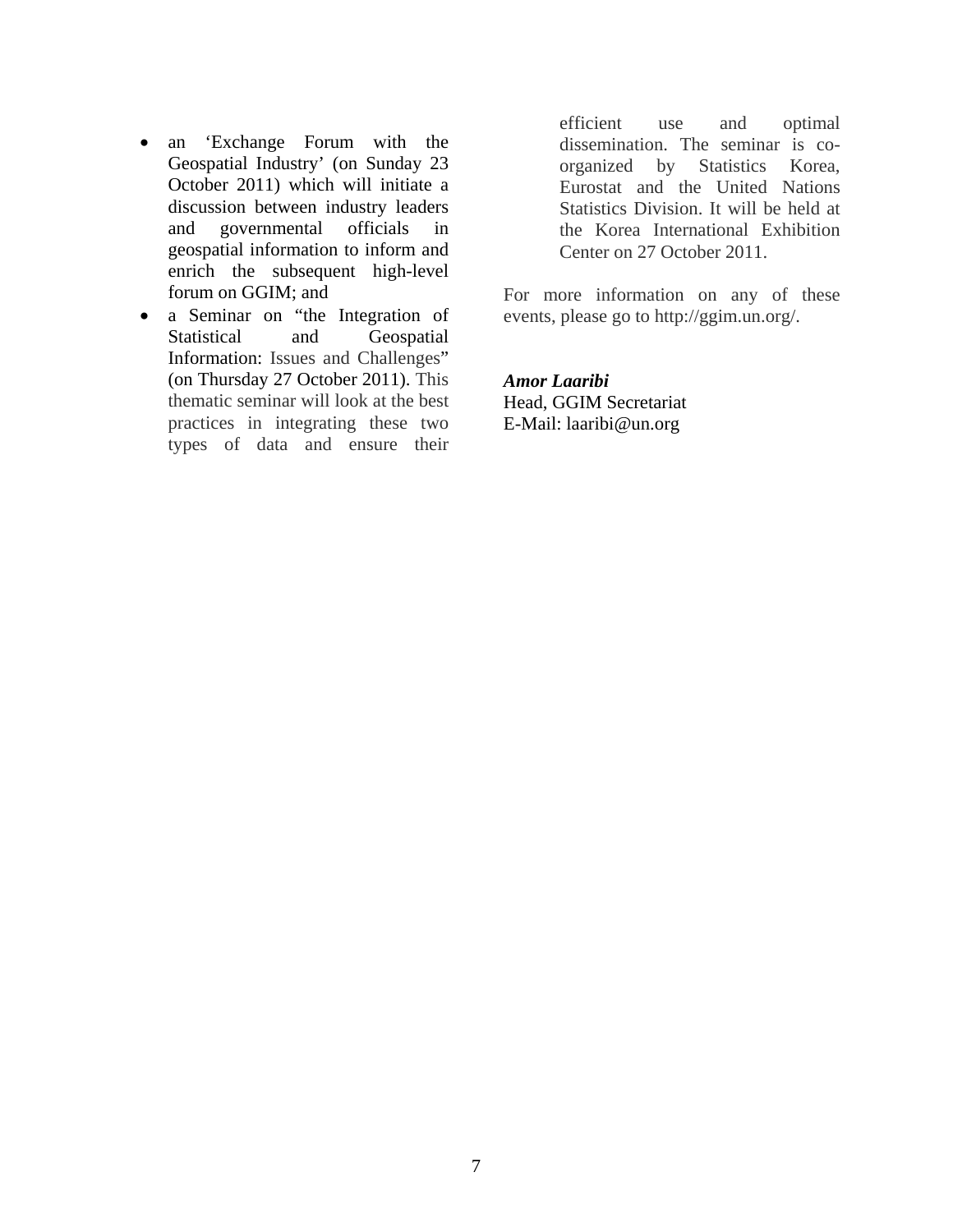### **From the Divisions**



**Arabic Division (ADEGN)** 

#### **Report about the meetings of ADEGN which were held on 2 and 4 May 2011 in conjunction with Twenty-sixth session of UNGEGN Vienna 2-6 May 2011**

#### **Participants**

The two meetings had high participation: 22 participants from 11 Arab Countries (Egypt, Algeria, Sudan, Kuwait, Morocco, Tunisia, Oman, Qatar, Lebanon), chaired by Eng / Ahmed Mohamed Kamel, Chair of the Arabic Division. One observer Ms. Naela Sarras from ICANN attended the meetings

#### **First Meeting, 2 May 2011**

#### **Agenda**

.

- 1. Database of the names of major cities (more than 100,000 people) in Arab countries.
- 2. Glossary of terms on geographical names in Arab countries.
- 3. Establishment of the new web site for ADEGN and enhancing the work of the Funding Committee.
- 4. Collecting information and contacts about the institutions responsible for geographical names in Arab countries.
- 5. Geographical names training in Arab countries.
- 6. Any other items.

#### **Minutes of the meeting**

- First Mr. Ahmed Kamel Chair of ADEGN welcomed the participants and praised the fruitful and constructive cooperation between the Arab members of the Division; then he opened the floor for discussion.
- Dr. Seif Qayedi from United Arab Emirates, Chairman of the Gazetteers Working Group of ADEGN, presented the ongoing work of collecting data of the cities with a population greater than 100000. The countries that have participated are Sudan, Jordan, UAE, Tunisia, Palestine, Qatar and Egypt. He urged the experts to provide the Division with data according to the last official census.
- Mrs. Naima Freiha from Tunisia and President of the Committee on Terminology presented the last work of the Terminology Committee on collection of terms related to geographical names of Sudan, Jordan, Tunisia, Palestine, Egypt, and suggested a standard format for sending further terms. She will provide the Division members with it, and urged the members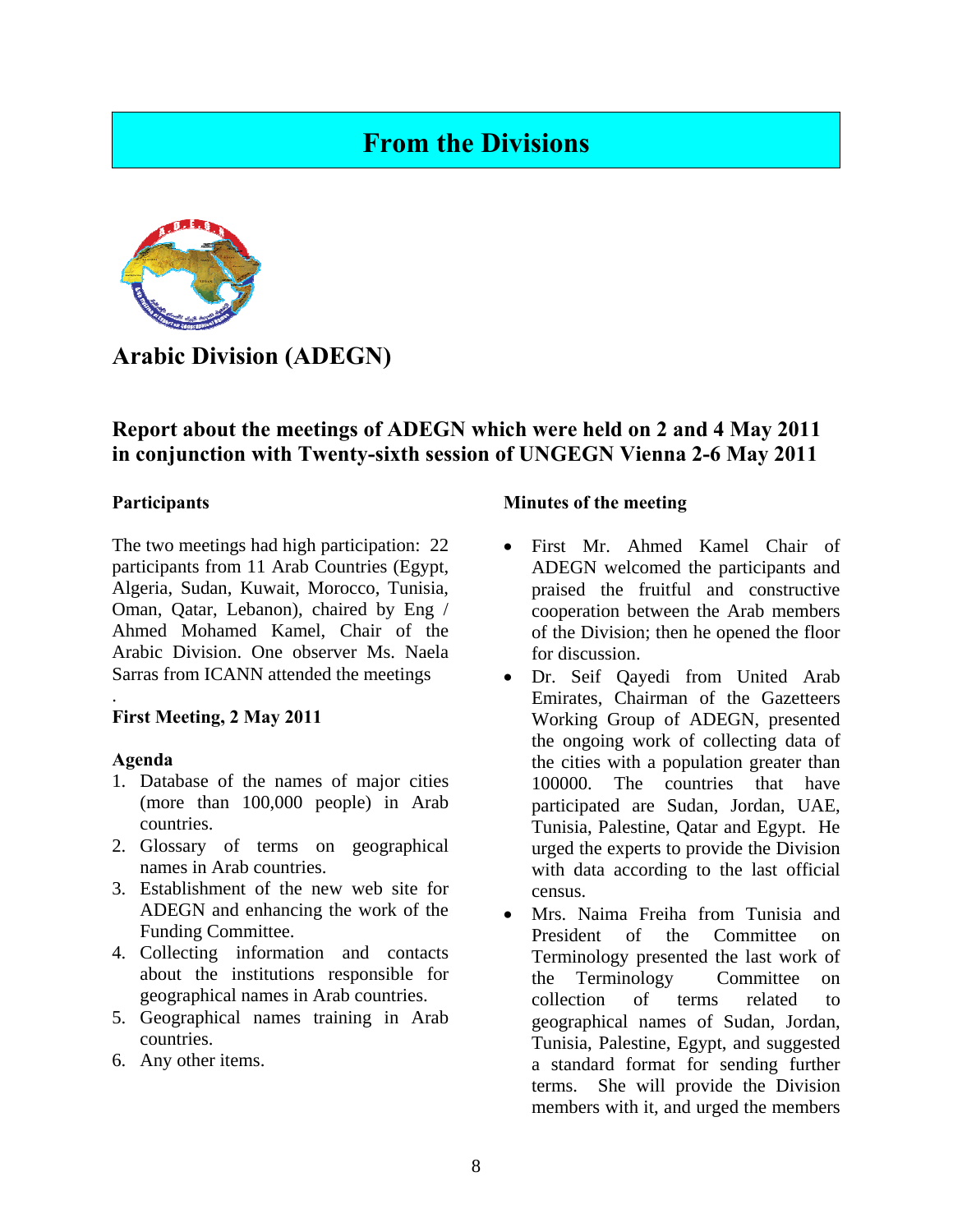of the ADEGN to provide the Division with the terminologies in their countries as soon as possible in a proposed standard form.

- Mrs. Eman Oriby from Egypt presented a collected questionnaire about Romanization systems from some Arab countries: Jordan, Tunisia, Palestine, Sudan, and Egypt. The experts suggested postponing discussion of the unified Arabic Romanization system to the subsequent meeting on 4 May 2011.
- Eng / Ahmed Kamel from Egypt and Chair of ADEGN presented the ongoing work on the new website of ADEGN Egypt and the work of the Publicity and Funding Committee.
- Experts discussed the importance of training for the Arab States on the basis of standardization of geographical names and activating the work of the Training Committee through conducting training course in Egypt, assisted by a team of experts.
- Experts discussed the importance of establishing bodies responsible for standardization of geographical names in Arab countries.

#### **The recommendations**

- The Arab countries recommended to promptly finalize the establishment of institutions who are responsible for standardization of geographical names and to provide a report to the Division about responsible institutions on geographical names and the law regulating its work.
- Urged national institutions concerned with geographical names, to contribute in the creation of glossary of terms of geographical names by sending a list of terms prevailing in the Arab States and its meaning according to a proposed

standard form of the Terminology Committee.

- Postponing discussion of a unified Romanization system to next meeting, on 4 May 2011.
- Experts to contribute in enriching the Division's website and electing Mr. Younis bin Khamis bin Saad Al-Balushi, from Oman as chairman of the Publicity and Funding Committee.

#### **Second Meeting 4 May 2011**

#### **Agenda**

- 1. Discuss the current situation for the application of Romanization system 2007 in Arab countries and the regulations actually applied by them.
- 2. Any other business.

#### **Minutes of the meeting:**

- Mr Ahmed Kamel Chair of ADEGN welcomed the participants then opened the floor for discussion.
- Dr. Ibrahim Atoui from Algeria, the Vice-President of the UNGEGN, gave a brief history of the stages of establishing the Arabic Romanization systems and the amendments that have occurred in the system 1956, and Beirut system of 1971, which was adopted by Arab experts and the League of Arab States in the first Expert Forum of the Geographical Names, which was held in Beirut in 1971 and was authorized after the first adjustments in the Second United Nations Conference in 1972 and then the further changes occurred in 1973 which is called amended Beirutsystem and the latest amendments in 2007, which is called Unified Arabic Romanization system 2007.
- Members discussed the current situation of applied Romanization systems in their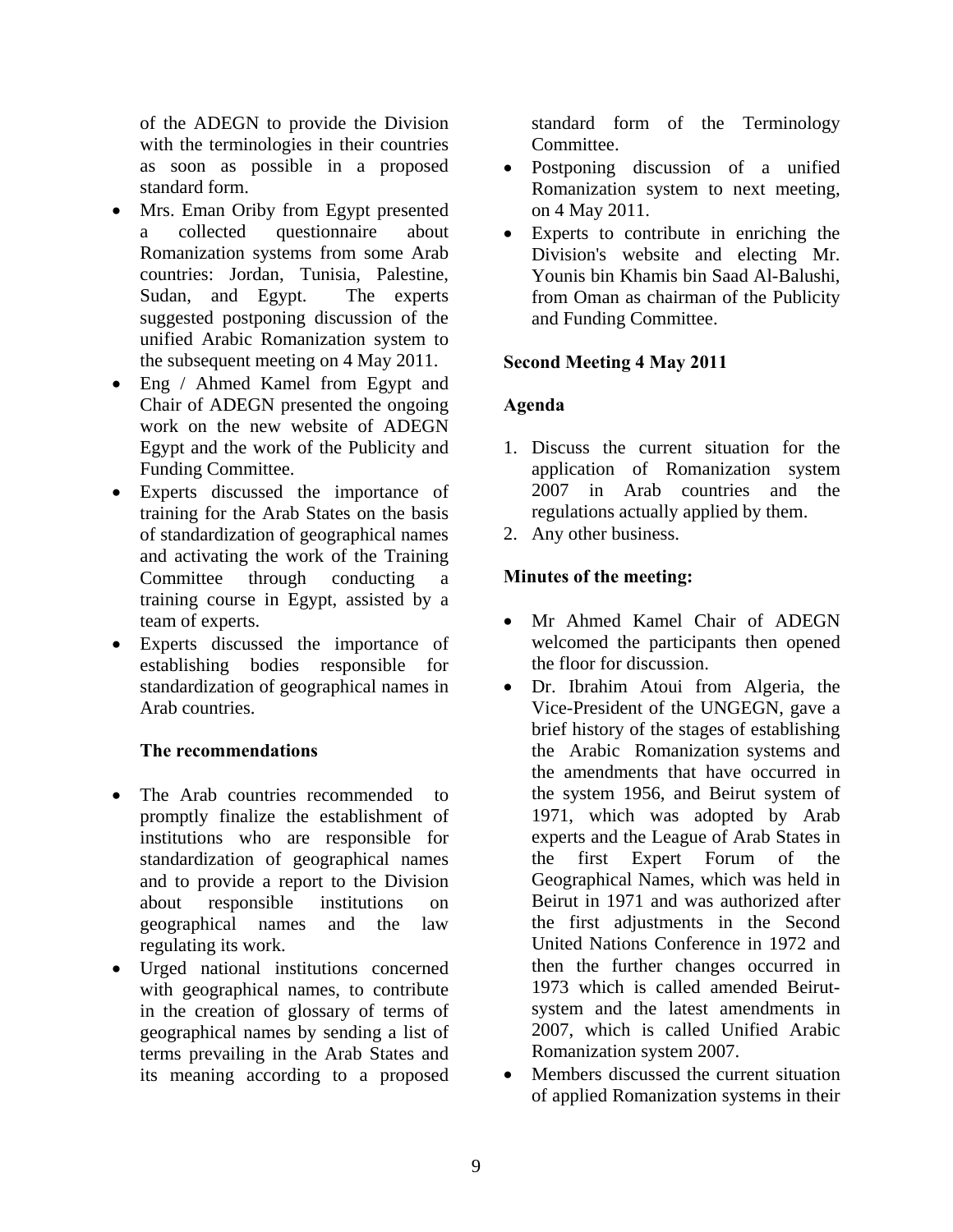country and difficulties in applying the Unified Arabic Romanization system 2007, and the significance of the added provision that would allow taking into account the specificity of each country.

#### **Recommendations**

.

The participants decided that:

1- Sending Unified Arabic Romanization system 2007, which was proposed in the Third Arab Conference in Beirut 2007 to the concerned authorities for geographical names in all Arab countries through the Arab League for expressing their opinions before the first of April 2012 for preparation of approval and adoption in the fifth Arab Conference of Geographical Names that will

**Eng / Eman Ahmed Orieby** Reporter of ADEGN Email: emanorieby@gmail.com be held in Cairo on the first half of 2012.



Photo of ADEGN members with Mrs Helen Kerfoot chair of UNGEGN 5-MAY 2011

**Eng.Ahmed Mohamed Kamel**  Chair of ADEGN Email Col.kamel@gmail.com

### **Asia South-West Division**

### **Planning to establish the Regional Geographical Names Database for Asia South-West Division (other than Arabic)**

In order to promote the consistent use and dissemination of accurate place names in the Asia South-West Division (other than Arabic), the Islamic Republic of Iran is preparing to establish the Regional Geographical Names Database for divisional member countries.

The necessity of the database creation was raised in the Ninth Regional Meeting on Standardization of Geographical Names in Tehran and was adopted by the delegates.

This regional database can contain many endonyms and exonyms and can cover major cities and important natural and manmade features.

Feature and place coding methods were proposed and necessary data tables were designed by experts of Iranian Committee on Standardization of Geographical Names.

Of course, this regional project requires contribution of national geographical names authority in all divisional countries and each country should take part in collection and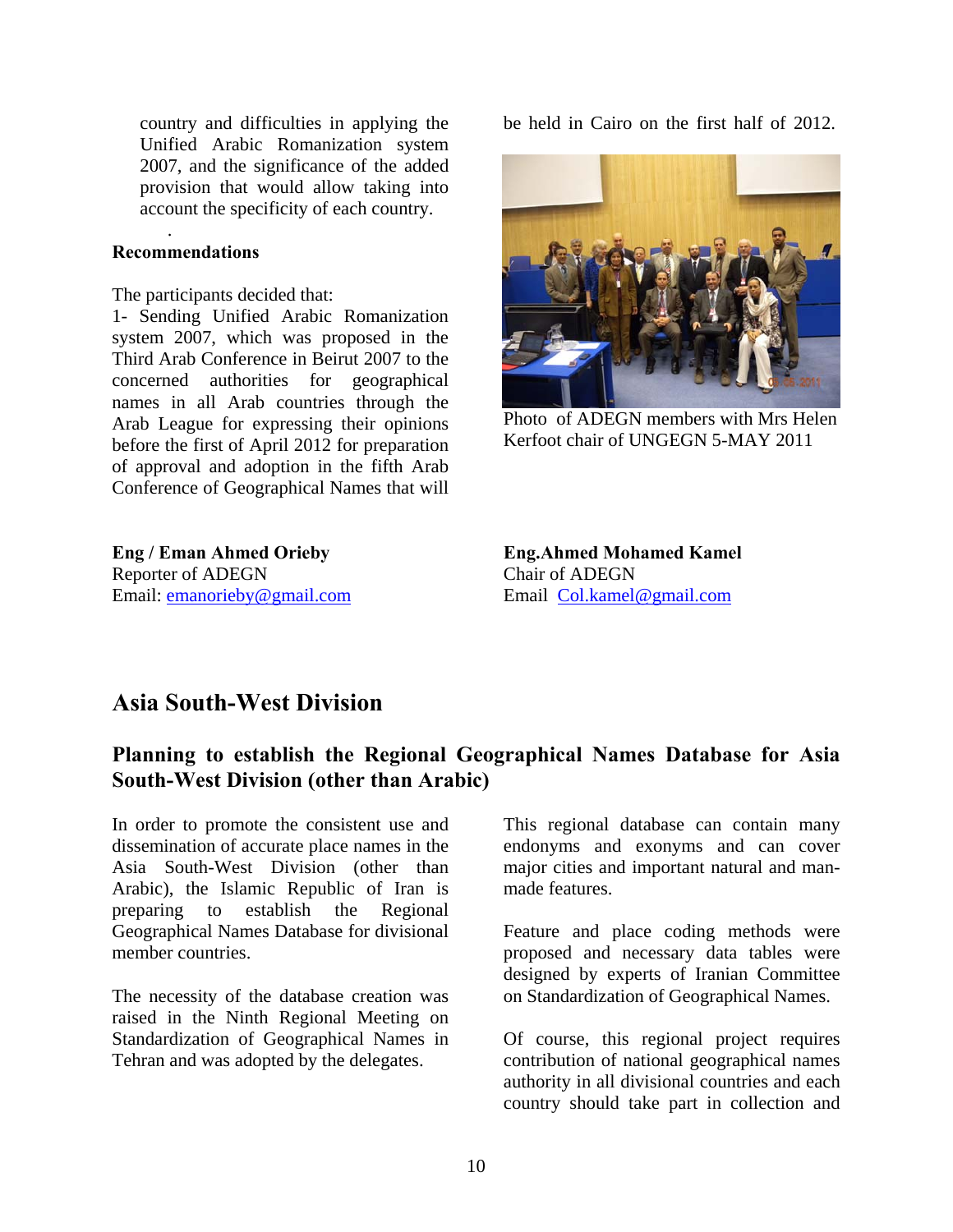registration of its relevant data.

Finally, the database will be accessible for all of contributor countries via proper media.

**Iranian Committee on the Standardization of Geographical Names (ICSGN),**  National Cartographic Center (NCC), Email: geonames@ncc.org.ir

### **East Central and South-East Europe Division**

### **ECSEE Division meeting during the 26th UNGEGN Session**

The East Central and South-East Europe Division (ECSEED) organized a meeting during the  $26<sup>th</sup>$  UNGEGN Session (2 - 6) May 2011, UN Center Vienna). The ECSEED meeting was held on the 4th May in the UN Center Vienna. The meeting was attended by 14 representatives: Croatia (1), Cyprus (2), Georgia (3), Greece (1), Poland (3), Slovenia (1), the former Yugoslav Republic of Macedonia (1) and Turkey (2) (see Fig. 1). The last 20th ECSEED Session was held a few months before, in February 2011 in Zagreb. But, during that period there were important Division activities.



Figure 1a: ECSEED meeting



Figure 1b: ECSEED meeting

Georgia joined ECSEED (see Fig. 2). Before that, Montenegro was accepted into the ECSEED in 2008 during the 19th ECSEED session in Zagreb. The ECSEE Division has now 17 countries active (see Table 1).



Figure 2: ECSEE Division countries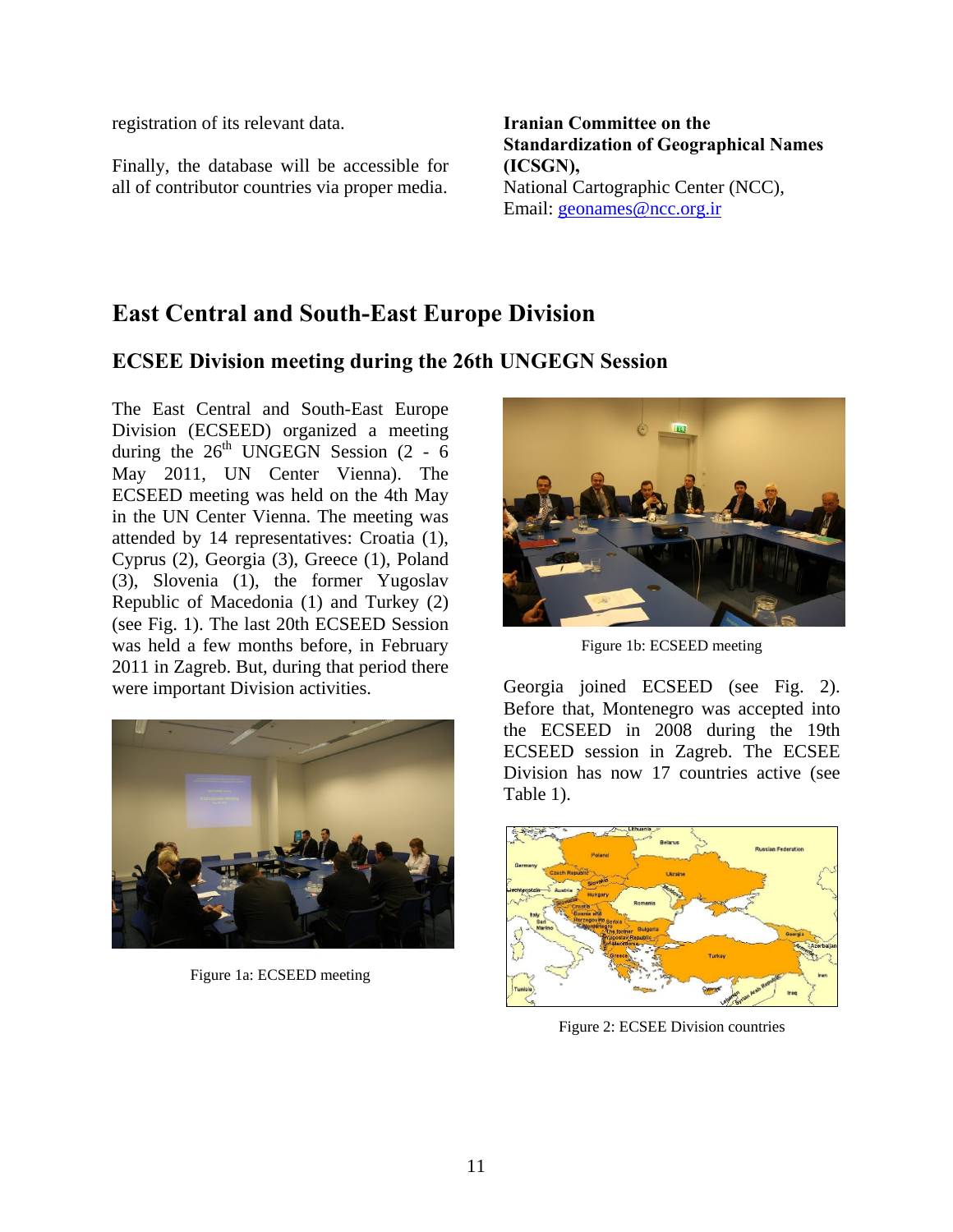The main topics discussed during the ECSEE Division meeting:

- the Division Chairman reported about activities,
- Georgian delegates introduced the country in the field of standardization of geographical names,
- the text about 20th ECSEED session in Zagreb was sent to be published in the UNGEGN Bulletin,
- distribution of a CD with documents of all three joint meetings: 20th ECSEED session, Working Group on Toponymic Data Files and Gazetteers and EuroGeoNames workshop, February 2011 in Zagreb,
- ECSEE Division reporting at the UNGEGN session,
- news and changes on the ECSEED web pages,
- and other.

| Nr.            | <b>UNGEGN Divisions</b>                            | Number of Division<br>countries |
|----------------|----------------------------------------------------|---------------------------------|
| $\mathbf{1}$   | <b>Latin America Division</b>                      | 22                              |
| $\overline{2}$ | Asia South-East and Pacific South-West Division    | 18                              |
| 3              | East Central and South-East Europe Division        | 17                              |
| $\overline{4}$ | French-speaking Division                           | 17                              |
| 5              | <b>Africa East Division</b>                        | 16                              |
| 6              | <b>Africa West Division</b>                        | 16                              |
| 7              | <b>Arabic Division</b>                             | 15                              |
| 8              | Romano-Hellenic Division                           | 15                              |
| 9              | <b>Africa Central Division</b>                     | 12                              |
| 10             | <b>Africa South Division</b>                       | 10                              |
| 11             | Portuguese-speaking Division                       | 9                               |
| 12             | Eastern Europe, Northern and Central Asia Division | 9                               |
| 13             | Asia South-West Division (other than Arabic)       | 7                               |
| 14             | Dutch- and German-speaking Division                | $\overline{7}$                  |
| 15             | <b>India Division</b>                              | 6                               |
| 16             | <b>Norden Division</b>                             | 5                               |
| 17             | United Kingdom Division                            | 5                               |
| 18             | Asia East Division (other than China)              | 3                               |
| 19             | <b>Baltic Division</b>                             | 3                               |
| 20             | <b>Celtic Division</b>                             | $\overline{2}$                  |
| 21             | East Mediterranean Division (other than Arabic)    | $\overline{2}$                  |
| 22             | United States of America-Canada Division           | $\overline{2}$                  |
| 23             | China Division                                     | 1                               |

#### Tables 1: UNGEGN Divisions and number of countries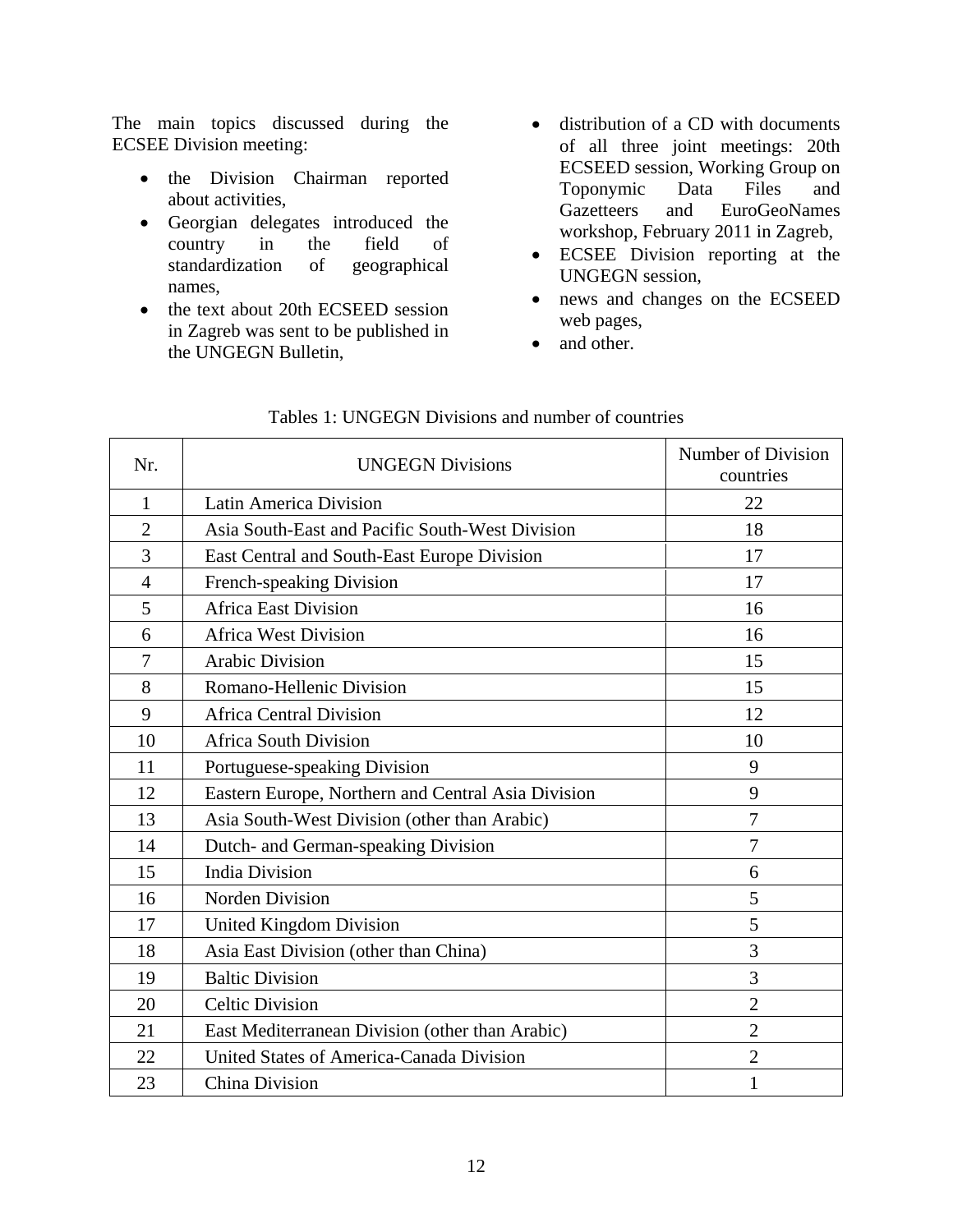Organization in UN Center in Vienna was excellent, and the ECSEE Division meeting was held in a working and friendly atmosphere.

**Željko Hećimović**  ECSEE Division Chairman Email: zeljko.hecimovic@cgi.hr

### **Norden Division**

#### **News from the Norden Division Meeting in Vienna, May 2, 2011.**

This year's Norden Division Meeting was held in Vienna on May 2, in conjunction with the 26th UNGEGN Session. Of issues discussed at the meeting was the status of the Norden Division homepage, as well as the implementation of INSPIRE and EuroGeoNames services among the Norden Division area National Mapping Authorities. Also discussed were how to involve the North Atlantic area, the Faroe Islands, Greenland and Iceland deeper in the UNGEGN and Norden Division work, and the possibility of legislation for geographical names in Finland.

#### **Next Norden Division Meeting**

The next Norden Division Meeting is still being planned. There was a general

acceptance at the Norden Division Meeting that a meeting in connection with the coming *Femtende nordiske navneforskerkongres* (Fifteenth Nordic Name Research Congress) 2012, June 6–9, in Askov, Denmark, would be optimal – as this should give the North Atlantic members a greater possibility of participating in the meeting. The meeting agenda is at present undecided, but the main issues at the next Norden Division Meeting will be how to prepare for the 27th UNGEGN Session and the 10th United Nations' Conference on the Standardization of Geographical Names Conference in New York, USA later the same year.

**Peder Gammeltoft**  Chair, Norden Division Email: gammelt@hum.ku.dk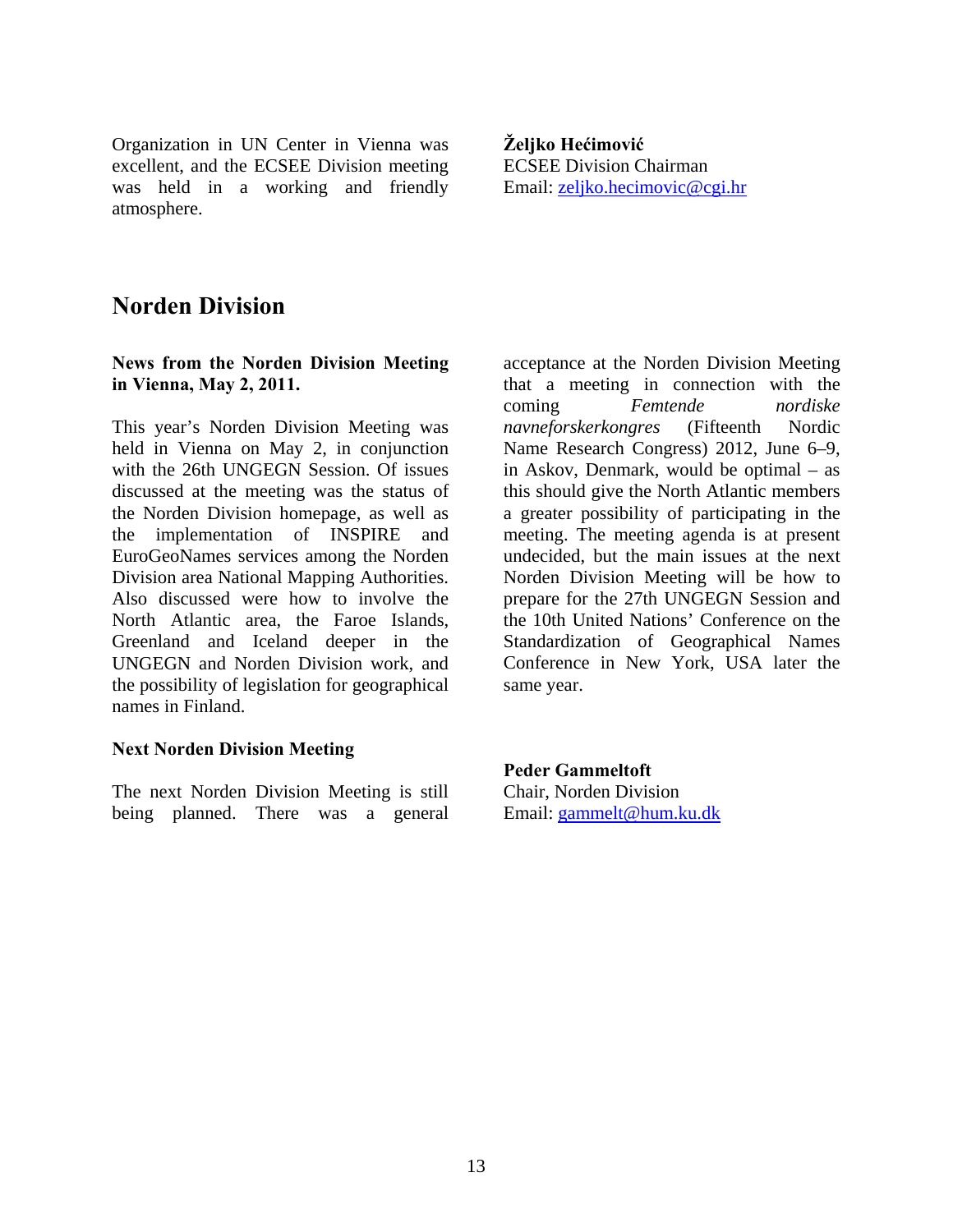### **From the Working Groups**

### **Working Group on Country Names**

The Working Group on Country Names currently consists of the following members (those marked with an asterisk [\*] are new members):

- Marcus Allsup<sup>\*</sup> (United States)
- Bahram Amirahmadian (Islamic Republic of Iran)
- Hubert Bergmann (Austria)
- Caroline Burgess (United Kingdom)
- Catherine Cheetham (United Kingdom)
- Sungjae Choo\* (Republic of Korea)
- Leo Dillon (United States)
- Naima Friha\* (Tunisia)
- Danielle Henripin\* (liaison, UN Terminology Section)
- Peter Jordan (Austria)
- Gholamreza Karimzadeh\* (Islamic Republic of Iran)
- André Lapierre (Canada)
- Eman Ahmed Orieby (Egypt)
- Sirkka Paikkala\* (Finland)
- Peeter Päll (Estonia)
- Trent Palmer\* (United States)
- Ioannis Papaioannou (Greece)
- Ahmet Saraç (Turkey)
- Alexandrous Stavropoulos (Greece)
- Danielle Turcotte (Canada)
- Abdülvahit Torun (Turkey)

The Working Group (WG) held a meeting on May 4, 2011during the  $26<sup>th</sup>$  Session of UNGEGN in Vienna. After welcoming new members, the WG discussed the purpose, structure, and content of its principal document, the UNGEGN List of Country Names. This list provides the names of countries in their official language(s) and script(s), and also in the six official

languages of the United Nations, as found on the UN Multilingual Terminology Database (UNTERM - http://unterm.un.org/).

The current official version of that document was presented to the Ninth UN Conference on the Standardization of Geographical Names (UNCSGN) in New York in August 2007. It is available from the UNGEGN website, in that Conference's list of documents (E/CONF.98/89). An updated unofficial list was presented at the  $26<sup>th</sup>$ UNGEGN Session (Working Paper No. 54).

The main job of the WG at present is to update this document for the Tenth UNCSGN in 2012. To aid the WG in this process, an unofficial "working version" of the document will be posted on the WG's section of the UNGEGN webpage (http://unstats.un.org/unsd/geoinfo/UNGEG N/wg1.html). This version contains changes made since May 2011. Most of these changes have been minor, although an entry for the new country of South Sudan has been added. **All UNGEGN experts are invited to make comments and suggestions concerning this draft document to the WG convenor.**

One of the topics discussed at the WG meeting in May 2011 was the development of a document containing references to lists of country names issued by national authorities. It was suggested that by providing access to country names used by national authorities to UNGEGN members, the section called "Names used by a National Authority" could potentially be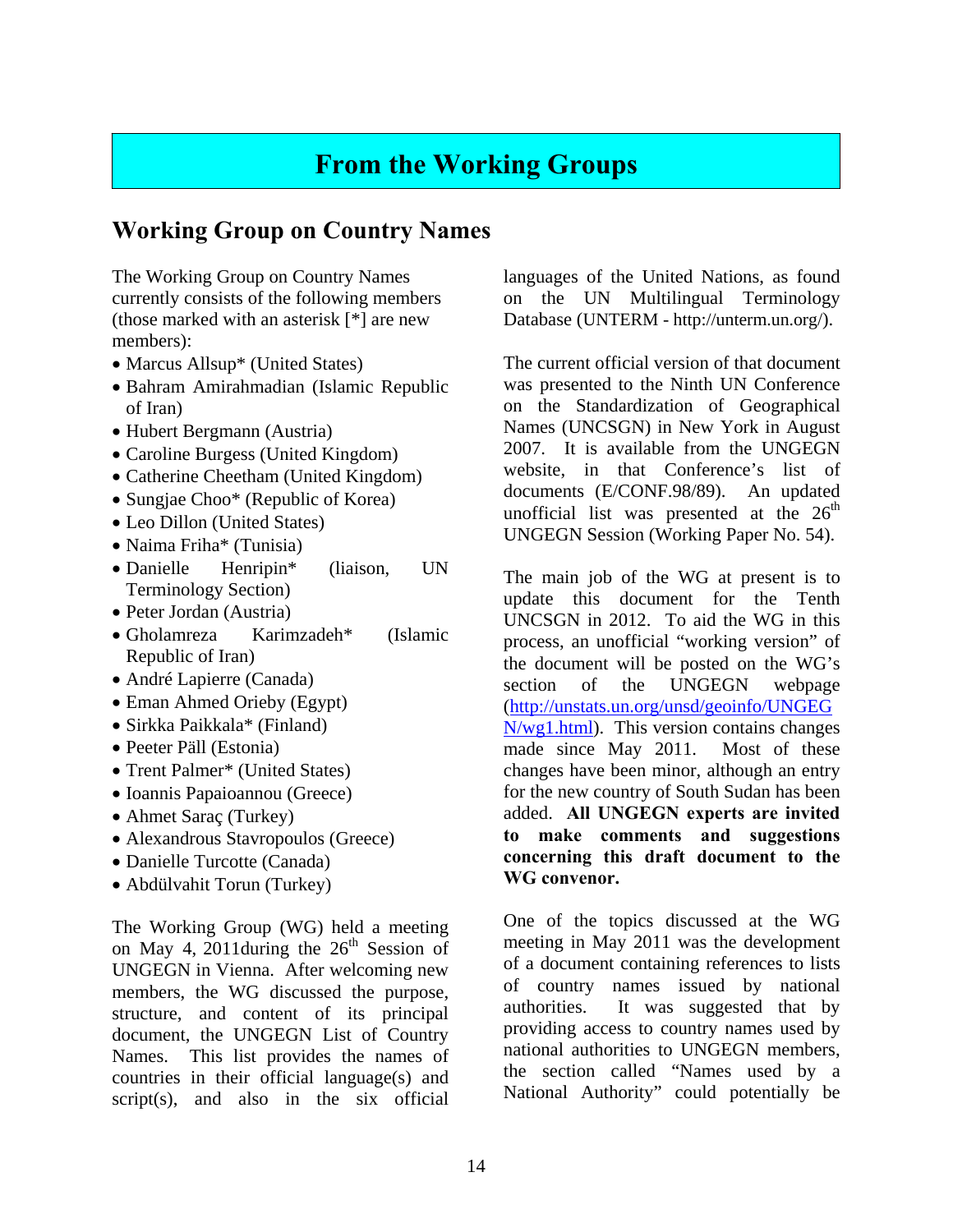removed from the List of Country Names. **Any UNGEGN member state that wishes to contribute to this document is asked to provide a web address or other reference to a country names list to the WG convenor at the address below.** 

The Working Group on Country Names invites any interested experts to become a

### **Working Group on Exonyms**

#### **11th Meeting of the Working Group on Exonyms**

The Working Group on Exonyms met informally out-of-session on  $4<sup>th</sup>$  May 2011 during the  $26<sup>th</sup>$  Session of UNGEGN in the Theatersaal of the Austrian Academy of Sciences in Vienna. The venue away from the UNGEGN Session was intended to allow wider participation.

The meeting focused on current themes and questions of the WG, especially on the **endonym/exonym divide** and the status of sea names in this context.

Peter JORDAN outlined his paper "The endonym – name from within a social group" (WP 69) which had been presented to the UNGEGN Session. Paul WOODMAN, who had not taken part in the UNGEGN Session, presented his paper entitled "Endonyms, Exonyms and Language Boundaries: A Clarification", which recapped the WG's recent discussions on this subject and aimed at clarifying the author's view, which he felt had been misconstrued or misunderstood. The paper considered the essence particularly of names for features beyond a single (or any) sovereignty, their nature as endonym or exonym, and how this applied to relevant language communities.

member of the group. Please contact the convenor at the address below if there are any questions.

#### **Leo Dillon**

Convenor Working Group on Country Names Email: dillonli@state.gov

The Working Group enjoyed a robust discussion on the nature of the endonym and name classification in general. A particular discussion focused on the nuanced distinction between 'all over', meaning at each individual location within a feature, and 'entire' meaning the feature in its entirety as a single whole and how these terms had been intended and interpreted in Paul WOODMAN's paper.

The essence of the terms 'endonym' and 'exonym', either as a fundamental characteristic, or as a reflection of an externally-given status, was also discussed. And the significance of the cultural context, noting that a name might differ in its endonym status according to a specific culture, was also acknowledged. An example was noted by Bill WATT of certain Aboriginal people of Australia who had a close relationship with coastal waters, but whose affinity did not extend to the entire body of water. The 'entire' sea might therefore not have what could be considered an endonym in certain Aboriginal languages.

The meeting recalled also the WG's previous consideration of the establishing of **guideline criteria for the appropriate use of exonyms**. A proposal for such guidelines had been considered at the WG's meeting during the  $25<sup>th</sup>$  UNGEGN Session in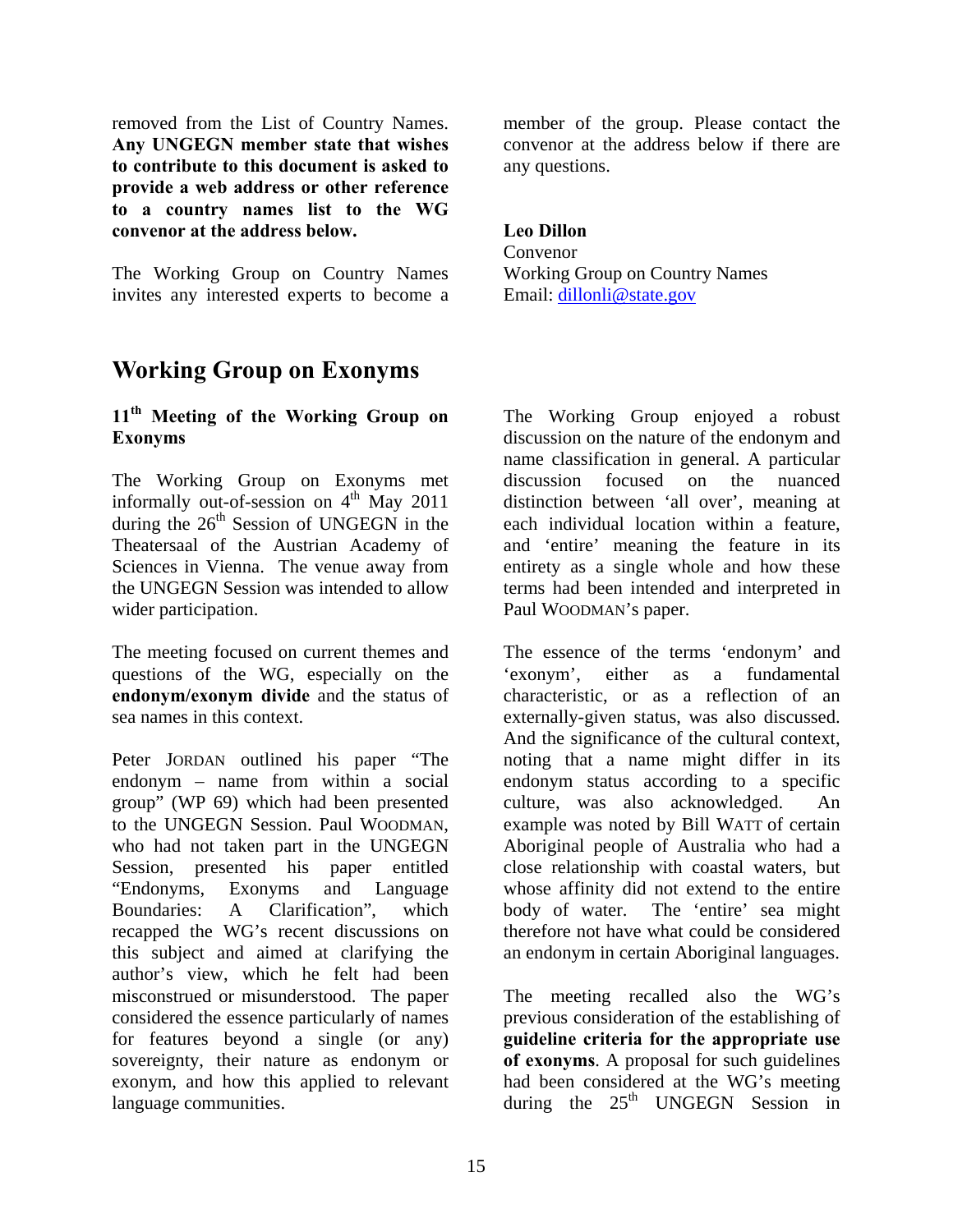Nairobi, Kenya, though consensus had not been achieved. Peter JORDAN had drafted a revised document "Criteria for the use of exonyms – a next approach" (WP 64) for the WG's consideration.

It was noted that the title *Criteria for the Use of Exonyms* was somewhat suggestive of promoting exonym use, and the WG agreed that any subsequent discussions should be considered with the understanding that the goal was to 'ensure the politicallysensitive use of exonyms'.

The Co-Convenor asked the WG to consider whether, in addition to 'endonym' and 'exonym', a third term might be required where there was contention about the application of either of the existing terms, specifically for **features beyond sovereignty**. The viewpoints of various WG members were again re-stated.

Gholamreza KARIMZADEH presented a paper "Mechanism for standardizing the exonyms of features beyond sovereignty", suggesting historical evidence should be considered when identifying valid exonyms. The WG noted that there could, however, be practical difficulties in determining the validity of such sources.

The WG also considered **trends in exonym use**. Maciej ZYCH presented his paper "Polish lists of geographical names of the World" (WP 24) describing the list of exonyms approved for use in Poland, noting that only those Polish exonyms included in the list were recommended for use in Poland.

The WG discussed the future direction and appropriate themes to be considered.

Suggestions included the categorisation of exonyms (e.g. such as of their phonological/morphological type, or whether they were a translation of a relevant endonym) and an expansion of the current questions into a more focused look at their relevance and application in languages outside Europe, perhaps especially in East Asia.

A next WG meeting prior to the  $10<sup>th</sup>$  United Nations Conference on the Standardisation of Geographical Names (to be held in New York, August 2012) and in preparation for it will be held on three days (one day excursion) in the bilingual region of Kashubia in Poland in May 2012. An exact date is still to be defined. The place for this next WG meeting was chosen due to the kind offer of Katarzyna PRZYSZEWSKA and Maciej ZYCH, who will provide for the local organisation.

This next meeting will have the character of a workshop, where papers are presented and intensively discussed. As regards topics, the endonym/exonym divide, the status of sea names, criteria for a sensitive use of exonyms, trends in exonym use and the categorisation of exonyms will be in the focus of the agenda. A call for papers will be disseminated towards the end of 2011. Registration will start soon afterwards. Participation is not at all confined to WG members.

**Peter JORDAN (Co-Convenor**), **Caroline BURGESS, Catherine CHEETHAM** 

Email: peter.jordan@oeaw.ac.at cburgess@pcgn.org.uk ccheetham@pcgn.org.uk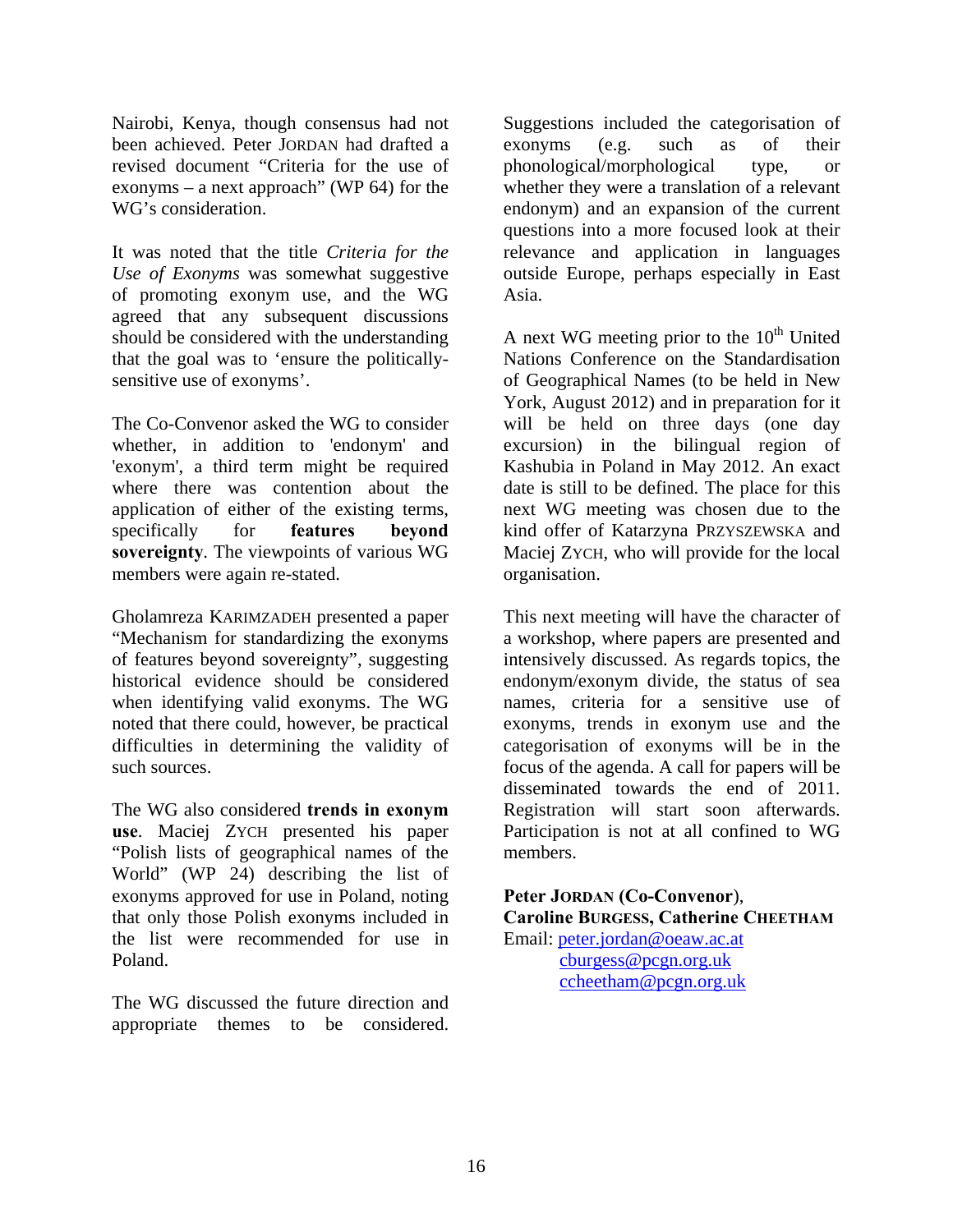### **Working Group on Toponymic Data Files and Gazetteers**

#### **Re-launch of the Working Group website**

The WG TDFG website has been re-launched and will be hosted by the German Federal Agency for Cartography and Geodesy (BKG): https://network.gdide.org/display/wgtdfg/Working+Group+on+Top onymic+Data+Files+and+Gazetteers+of+UNGE **GN** 

The re-launched WG website as yet comprises the content formerly hosted by Slovenia.

The WG TDFG would like to take the opportunity to thank Ms. Mimi Urbanc and her institute, the Scientific Research Centre of the Slovenian Academy of Sciences and Arts, for hosting and managing the website since 2007. The information on the Working Group website had been regularly updated and new folders like "SDI announcements" were introduced, including links and newsletters in the context of SDIs. For the re-launch of the WG website the software "Confluence" has been used. Confluence is a web-based enterprise wiki software written in Java and mainly used in

corporate environments. It is developed and marketed by Atlassian.

The Confluence software potentially allows implementation of Wiki functionality, e.g. a discussion forum within the website. The WG TDFG will assess and evaluate if there is any interest for commenting or editing drafts/ documents or any other WG-related issues in a restricted WG TDFG web space. Those WG members willing to shape this restricted WG web space would have to be registered with a personal user account and password.

The Convenor would like to invite UNGEGN experts to check the content of the re-launched WG TDFG website. Please provide the Convenor with any comments, amendments and corrections by email

#### **Pier-Giorgio Zaccheddu**

Convenor of the Working Group on Toponymic Data Files and Gazetteers

Email: *pier-giorgio.zaccheddu@bkg.bund.de*

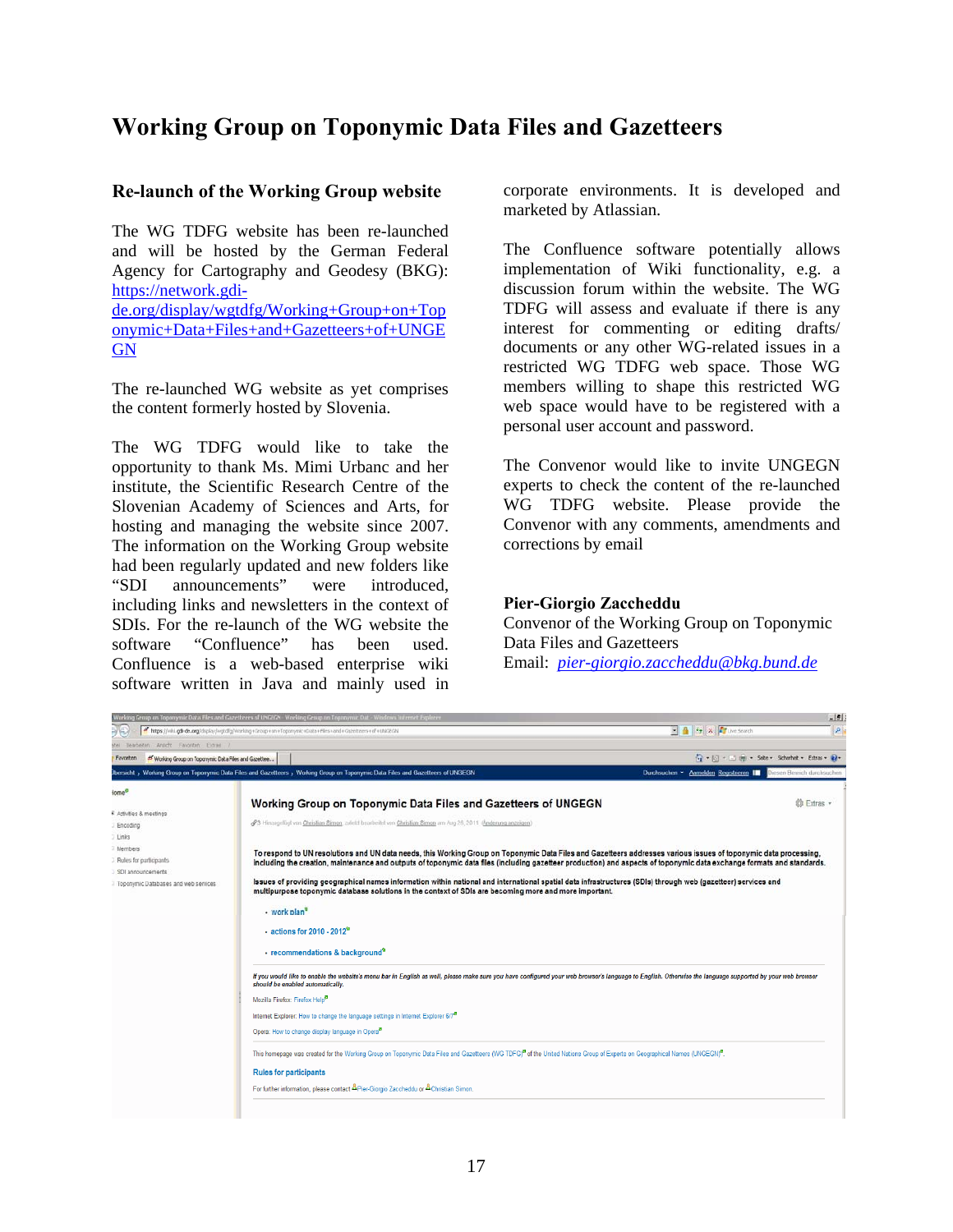### **Task Team for Africa**

#### **Future Orientation of Geographical Names Programme in Africa**

Consultative Experts Group Meeting, November 23-25, 2011

While African countries recognize the importance of maintaining gazetteers of place or geographical names, very few of them have been able to maintain a continuous geographical names programme. Over the years, UNGEGN has devoted substantial efforts to engage African countries in its work, especially through the Task Team for Africa. The efforts include sending delegations to and making presentations at sessions of ECA's intergovernmental bodies to elevate the status of geographical names activities in their work programmes, and organizing through UNGEGN various training courses to assist countries of UNGEGN Divisions in different geographical regions of Africa.

In 2010 a resolution of the second session of the Statistical Commission for Africa (StatCom Africa II) urged ECA to liaise with UNGEGN to establish geographical names activities in its work programme. The background of the resolution was that previous efforts have focused mainly on technical aspects, such as creating databases, with little attention being paid to the organizational and policy issues.

It is in response to this resolution, and following up the round table discussion held in conjunction with the 26th Session of UNGEGN in Vienna, that the African Centre for Statistics (ACS) is organizing a consultative workshop to produce a plan of action for geographical names activities in Africa. The outcome of the consultative workshop will be used by ECA (and other partners and stakeholders) to define relevant

activities to be included in their work programme from the 2012-2013 biennium onwards.

#### **Objective**

The main objective of the workshop is to develop a roadmap for African countries to implement comprehensive activities on Geographical names at national, regional and sub-regional levels, including identifying areas of intervention by ECA and other partners.

Specific objectives include:

- Reviewing major challenges facing African countries in the area of geographical names management;
- Proposing possible interventions by ECA and other partners to deal with the challenges;
- Defining relevant activities, including technical material and organizing workshops, to be included in the work programme of ACS for the 2012-2013 biennium and beyond.

#### **Methodology**

The blueprint for the programme on geographical names will be prepared by drawing on the collective experience of members of the Task Team for Africa of UNGEGN, and contributions from members of the various African divisions and other divisions.

#### **Expected Outcome and Impact**

The immediate outcome expected is a short report titled "Future Orientation of Geographical Names Programme in Africa" which will summarize the problems and concrete remedial actions to be taken by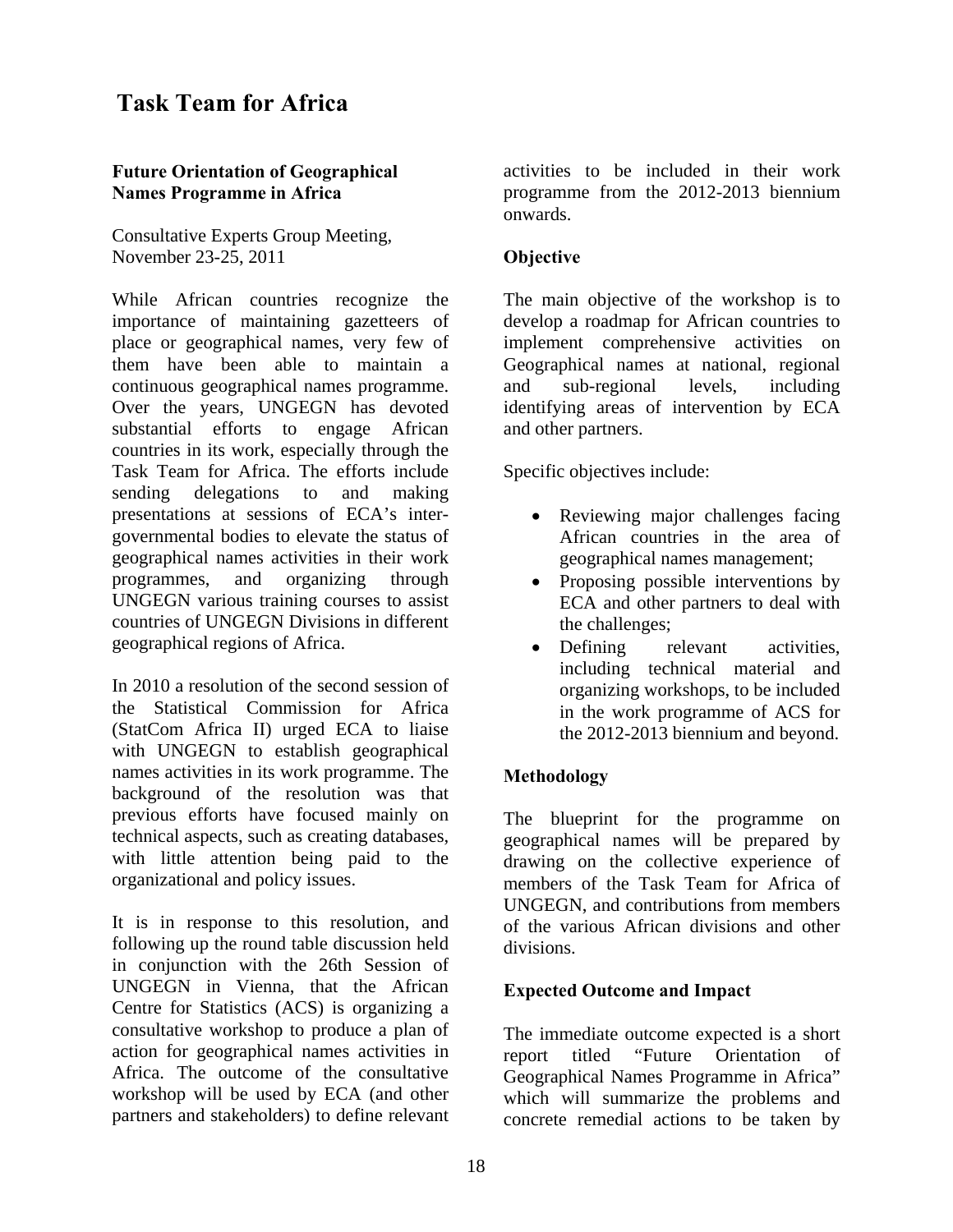member States, ECA and partners to institute geographical names programmes in Africa at national, sub regional and regional levels.

In the medium term  $(2012 - 2013)$ , the outcome of the workshop will result in focused work by ECA and partners on geographical names. This will lead in the long run to countries reviving dormant geographical names authorities, or establishing new ones if none existed following appropriate guidelines from UNGEGN and best practices from UNGEGN members, all in the context of comprehensive geographical names programmes that include policy and procedural issues.

For more information, please contact:

#### **Chukwudozie Ezigbalike**

African Centre for Statistics UNECA Email: ezigbalike.uneca@un.org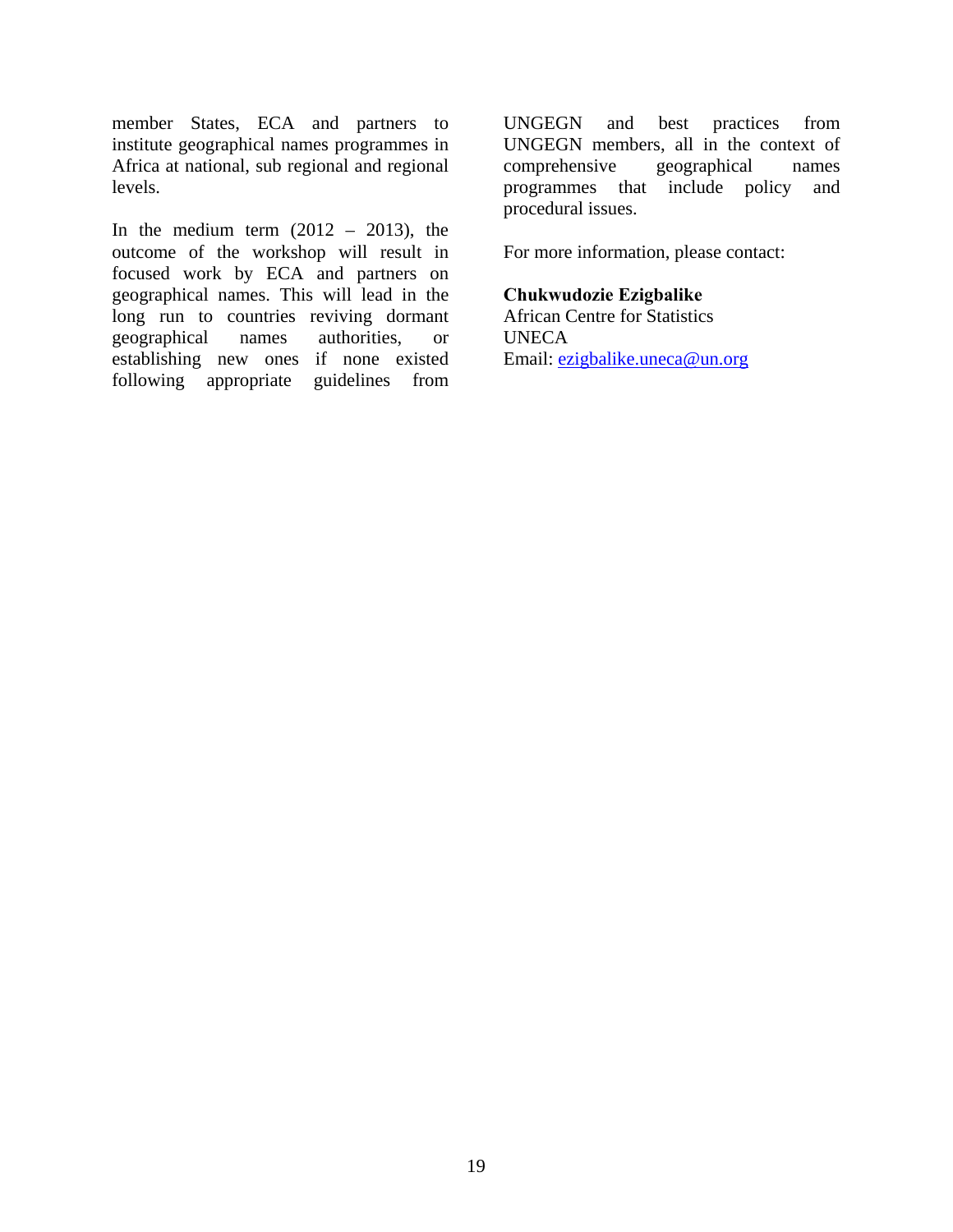### **From the Countries**

### **Brazil**

#### **Glossary of the generic terminology – 1: 1.000.000**

The Brazilian Institute of Geography and Statistics (IBGE) launched the *Glossary of the generic terminology used in the Brazilian official mapping system in the 1:1,000,000 scale*, available at http://www.ibge.gov.br/home/geociencias/ca rtografia/BCIM.shtm in its digital version.

The glossary presents 140 generic terms used in the CIM Chart, organized in alphabetic order and collaborates in conceptualizing the generic terminology used in the official mapping of Brazil drawing from studies carried out by the IBGE researchers in the field of Earth Sciences. Regional variations of terminology for the same elements are dealt with, especially concerning watercourses, which receive different denominations according to the Brazilian region where they occur.

The Glossary was organized by Dr. Cláudio João Barreto dos Santos from the Reference Center on Geographic Names of the Coordination of Cartography of IBGE.

The Gazetteer in the same scale is expected to be launched in October 2011.

#### **International Cartographic Conference (ICC) 2011**

The staff of the Reference Center on Geographic Names of IBGE participated with three papers of the ICC 2011, which took place in Paris from 3 to 8 July. The papers, "A New Approach to the Collecting of Geographic Names in Brazil", "The Importance of the Phonemes in the Collection of Geographic Names" and "The Riverhead of Uruguai River: Origins of a Controversy" were presented on July 7 and are available, respectively, at

http://icaci.org/documents/ICC\_proceedings/IC C2011/Oral%20Presentations%20PDF/D1- Toponyms%20on%20maps%20and%20on%20 GeoDB/CO-313.pdf

http://icaci.org/documents/ICC\_proceedings/IC C2011/Oral%20Presentations%20PDF/D1- Toponyms%20on%20maps%20and%20on%20 GeoDB/CO-312.pdf

http://icaci.org/documents/ICC\_proceedings/IC C2011/Poster%20Presentations%20PDF/POSTE RS%20SESSION%203/P-150.pdf



Cláudio João Barreto dos Santos in his oral presentation "A New Approach to the Collecting of Geographic Names in Brazil"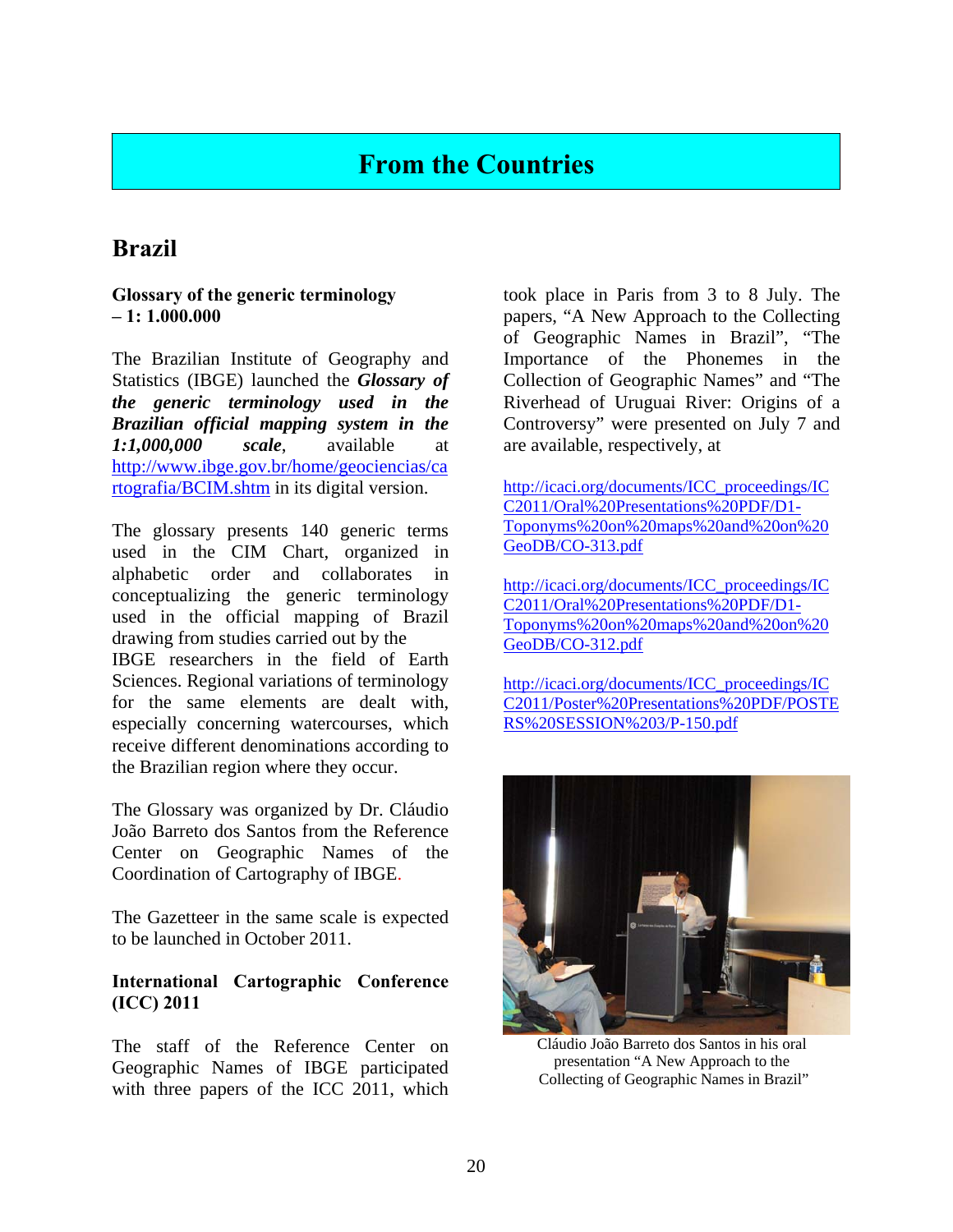

Ana Cristina Resende presenting "The Riverhead of Uruguai River: Origins of a Controversy"



Márcia Mathias providing information on the poster "The Importance of the Phonemes in the Collection of Geographic Names"



Ferjan Ormeling receives a printed copy of the *Glossary of the generic terminology used in the Brazilian official mapping system in the 1:1000,000 scale* from Cláudio João Barreto dos Santos.

#### **The Geographic Names Database of Brazil (BNGB)**

On September 23, in Rio de Janeiro, IBGE will launch the first version of the **Geographic Names Database of Brazil (BNGB)**. The BNGB is part of the efforts towards the standardization of geographic names in Brazil.

As of this date, the database will be available at www.bngb.ibge.gov.br

#### **Training Courses**

As part of IBGE's annual training program (PAT), the Reference Center on Geographic Names will implement the course of Introduction to Standardization of Geographic Names, from 22-24 November 2011, in Rio de Janeiro. In this period, it is estimated that about 15 people will be trained.

#### **Brazilian Geographic Names and Geographical Indications**

The IBGE started a partnership with the National Institute of Industrial Property (INPI) which aims at delimitating the areas of the Brazilian geographical indications.

#### **ICA Working Group on Toponymy**

Since July 2011 Brazil, represented by Prof. Dr. Paulo Márcio Leal de Menezes, is chair of the ICA Working Group on Toponym, which is working on the formation of a cooperative working group with the IGU.

**Ana Cristina da Rocha Bérenger Resende**

IBGE - DGC - Coordenação de Cartografia Centro De Referência Em Nomes Geográficos Email: ana.resende@ibge.gov.br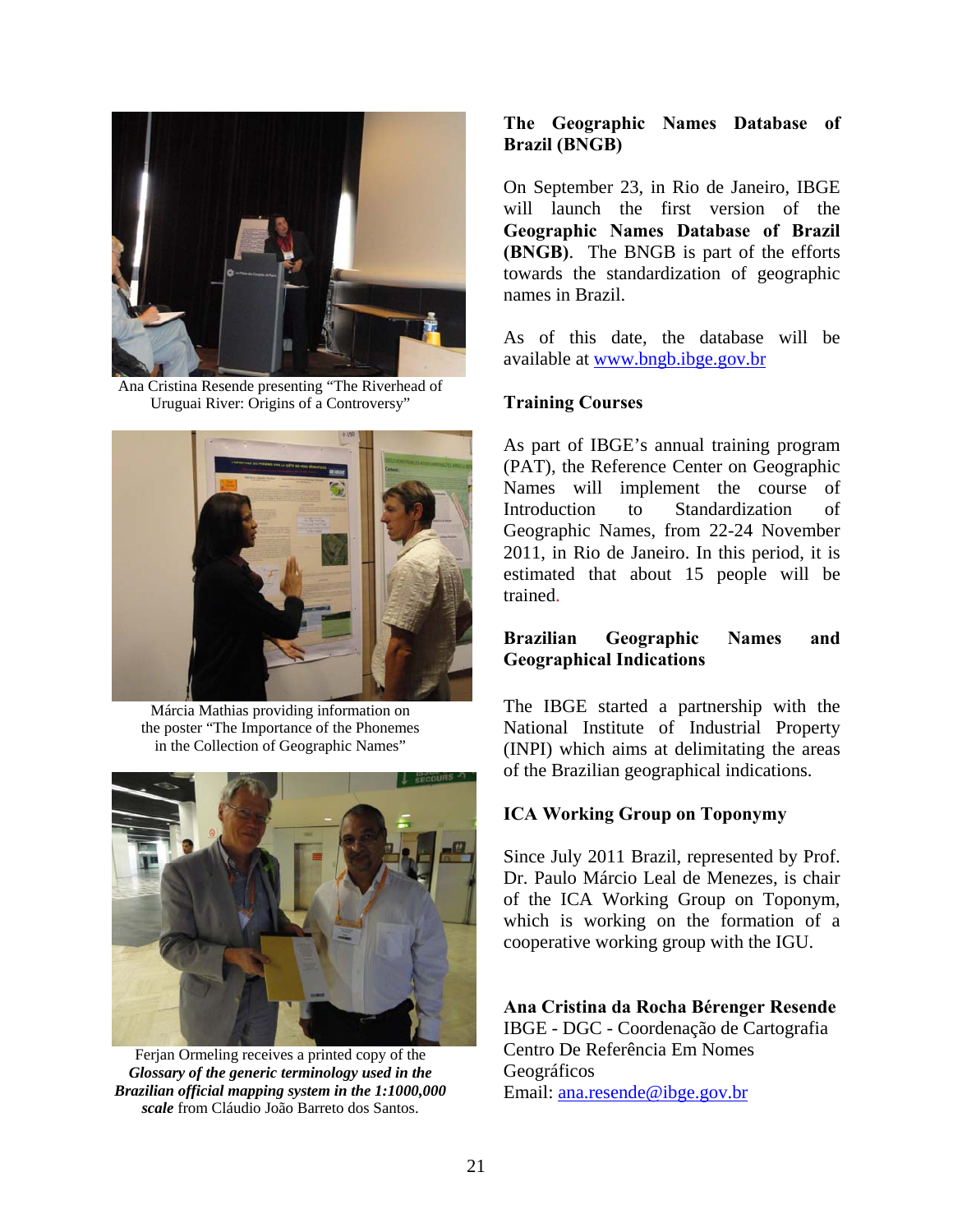### **Special Projects and News Items**

### **Progress in the foundation of a joint ICA/IGU Commission on Toponymy**

After a first meeting in the framework of the 26<sup>th</sup> UNGEGN Session in Vienna in May 2011, the next meeting on a joint ICA/IGU Commission on Toponymy took place during the International Cartographic Conference (ICC) in Paris, 5 July 2011. It was chaired by Georg GARTNER, at that time ICA vice-chair and later elected ICA chair, and conducted by Ferjan ORMELING, UNGEGN vice-chair. Several members of ICA, IGU and UNGEGN were present. All of them expressed their firm intention that a joint ICA/IGU Commission on Toponymy should be founded and that it would be instrumental in disseminating knowledge on place names among cartographers and geographers on the one hand and in promoting cartographic and geographical research in this field on the other.

An ICA commission can, however, only be initiated by the ICA General Assembly, and thus within ICA it must start as a working group, that could be elevated to commission status at the next ICA General Assembly (Rio de Janeiro 2015). The IGU-part of the proposed joint commission can start immediately as a commission.

The meeting then developed the following possible terms of reference for the proposed commission:

- to foster geographic/cartographic research in the field of place names, especially as regards:
	- functions of place names on maps
	- rendering of place names on maps
- names placement on maps
- elaborating principles for creating new place names
- place names as expression of time or space-related identity
- place name/feature relations
- motives for place naming
- place names and administration
- place names and transportation
- place names in the cyber world
- social dimensions of place names
- elaborating principles for solving place-name conflicts
- to disseminate the scientific knowledge on processing and use of place names within geography and cartography;
- to support the establishment of national and regional boards on geographical names.
- to support the efforts of international standardization of geographical names, such as undertaken by UNGEGN);
- to maintain contacts and scientific exchange with UNGEGN and ICOS, such as by organizing joint events;
- to support and encourage the elaboration and publication of gazetteers, toponymic data files and place-names reference systems (such as EuroGeoNames).

Paulo Márcio Leal de MENEZES (Brazil) was then designated and later (by the ICA General Assembly) elected Working Group chair on behalf of ICA. He was by the same General Assembly also elected ICA vicechair. It will depend on IGU, whether he is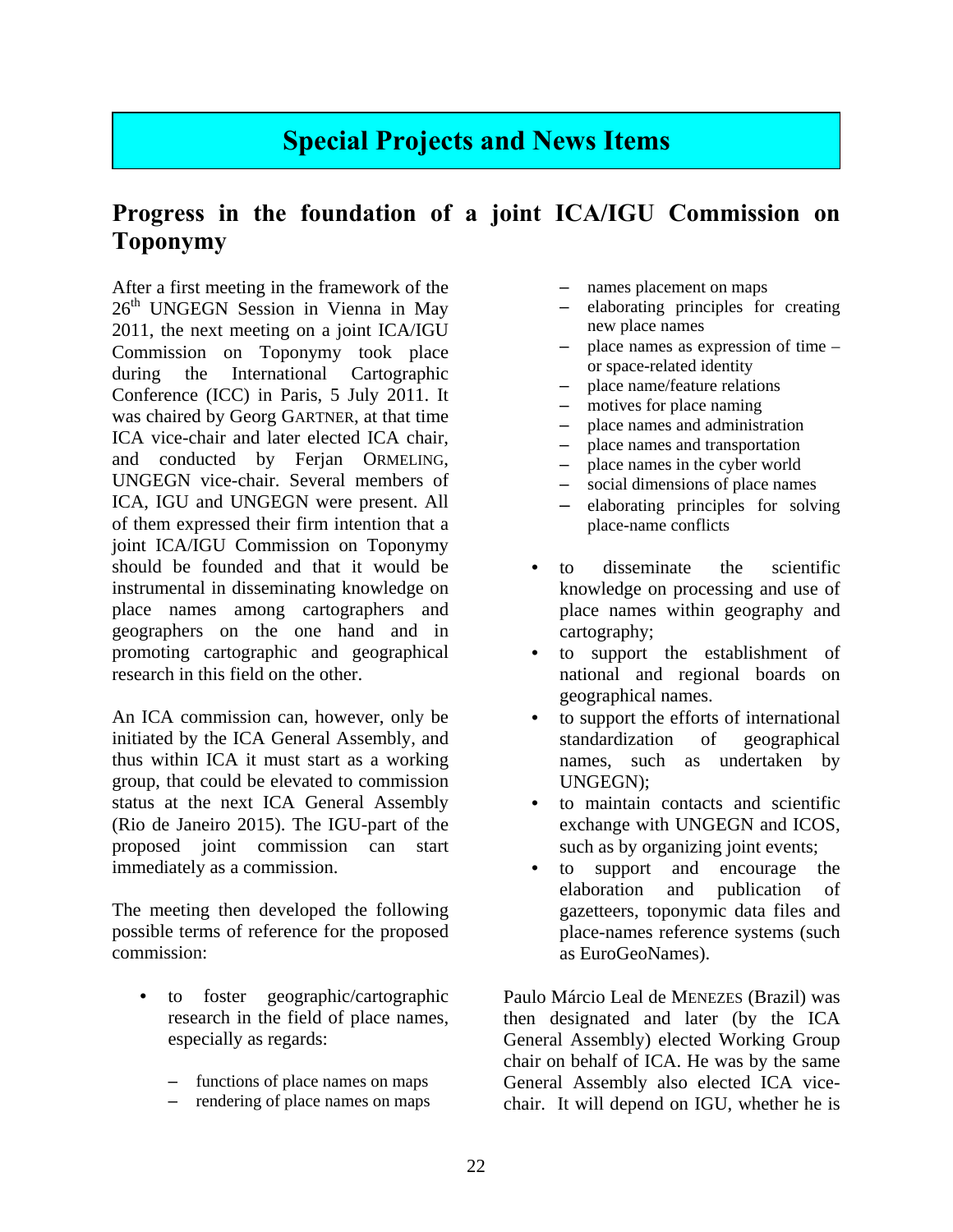accepted as the chair of the joint Commission or whether IGU wishes to nominate a co-chair.

The next ICA/IGU Working Group on Toponymy Meeting will take place during the IGU Regional Conference in Santiago, Chile, November,  $17<sup>th</sup>$ , and will have the following agenda:

- Discuss the possible terms of reference for the proposed joint ICA/IGU commission on toponymy (see above);
- Define the IGU chair and propose on acting of the joint commission chair;
- Discuss the final proposal to consolidate the ICA/IGU Working Group;

 Define next meetings' date and venues.

Everybody interested is invited to take part in this meeting. For further information on this meeting and as well as if you wish to support the efforts of founding the joint ICA/IGU Working Group (later: Commission), please contact peter.jordan@oeaew.ac.at

**Peter JORDAN** September 2011 Email: peter.jordan@oeaew.ac.at

### **The Gazetteer Framework of the Centre of Excellence for UN Spatial Data Infrastructure Project – an UNGEGN-supported initiative**

#### **Introduction**

At the  $26<sup>th</sup>$  Session of UNGEGN on 26 May 2011 in Vienna, the Centre of Excellence for UN Spatial Data Infrastructure (CoE4UNSDI) Project of the United Nations Geographic Information Working Group (UNGIWG) was introduced by current UNGIWG Co-chair, Mr. Suha Ulgen, of the Office of Information and Communications Technology (OICT) of the UN Secretariat in New York. The presentation focused on one of the deliverables of the Project, namely the UN Spatial Data Infrastructure (UNSDI) Gazetteer Framework, as it is of particular interest to UNGEGN. Mr. Ulgen expressed the desire of the CoE4UNSDI Project Team to collaborate with UNGEGN as well as Member States in the development and

piloting of the Gazetteer Framework infrastructure.

The basis for UNGEGN's support for the CoE4UNSDI Project was laid down almost 10 years ago when in 2002, the  $8<sup>th</sup>$ Resolution of the  $8<sup>th</sup>$  UN Conference on the Standardization of Geographical Names (UNCSGN) recommended that the Group of Experts collaborate with UNGIWG in the design and construction of the toponymic solutions. The UNCSGN further recommended that the Group of Experts, through its structure of Working Groups and Divisions, actively facilitate the provision of standardized geographical names information from appropriate national authorities to UNGIWG.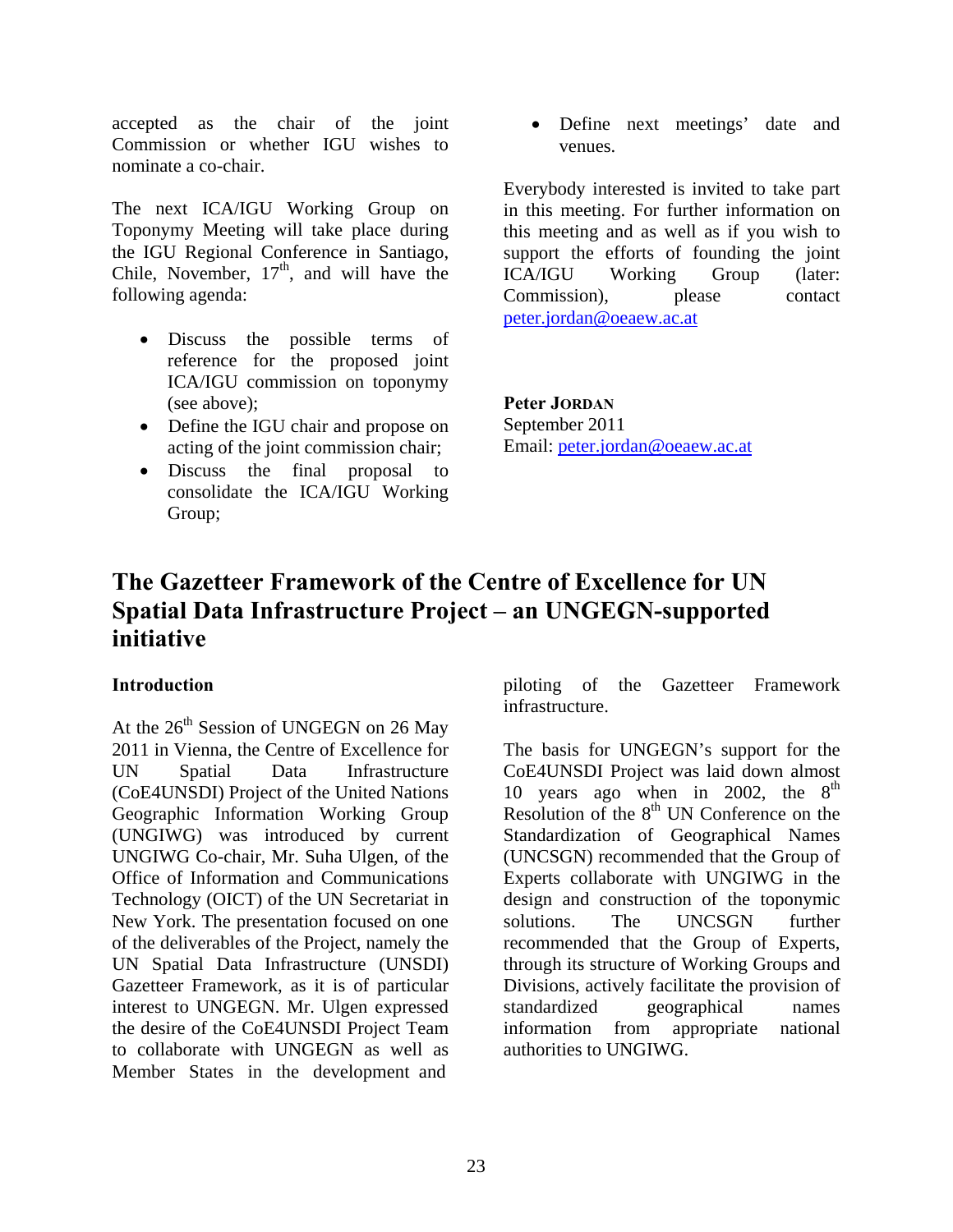This summary covers both the background to CoE4UNSDI Project and related developments since May 2011. It foresees active collaboration with UNGEGN, its Working Group on Toponymic Data Files and Gazetteers, and UNGEGN members in reference to the CoE4UNSDI Project deliverables.

#### **Background**

From peacekeeping to humanitarian relief, from climate change to disaster reduction, response and recovery; from environmental protection to poverty reduction, food security and economic development, the agencies of the UN System deliver more services in more places than ever before. In doing so they produce data and information that needs to be shared among these agencies and programs, with Member States, and with non-governmental organizations and scientific and research institutions. This shared data and information is essential to reducing costs, raising operational efficiency and improving the quality of services for everyone.

The UN Geographic Information Working Group (www.ungiwg.org), a voluntary assembly of geo-spatial professionals representing more than 30 UN Secretariat departments, funds, programs and specialized agencies was established in 2000. In 2005 UNGIWG decided to establish the United Nations Spatial Data Infrastructure (UNSDI) to begin institutionalize common standards, adoption of best practices, and the governance required to develop and sustain mechanisms for successful geo-spatial informationsharing. Subsequently, UNGIWG developed the UNSDI Strategy (*http://www.ungiwg.org/docs/unsdi/UNSDI\_ Compendium\_13\_02\_2007.pdf)*, a multiphased roadmap that situates individual

agency geospatial initiatives and interagency activities within a coherent information and communications technology (ITC) action plan. This is intended to achieve substantial strides towards interoperability and contribute to the United Nations Reform objective of "Delivering as One".

In 2010 UNGIWG voted to create the Centre of Excellence for UNSDI Project to implement the first phase of the Strategy. In 2011, as part of its mandate to harmonize ICT practices across the UN System and responding to the request of UNGIWG, the Office of Information and Communications Technology (OICT) of the UN Secretariat is standing up the CoE4UNSDI Project for an initial period of two years. OICT assumed this responsibility in conformity with its mandate (endorsed by the General Assembly in 2010) to harmonize ICT practices across the UN System. In parallel, leading members of UNGIWG have constituted the UNSDI Steering Committee<sup>1</sup> as the governance body to provide strategic direction to the UNSDI process. A trust fund has been established at the UN Secretariat to receive voluntary contributions from donor nations for project implementation.

In a related development in 2011, the UN Economic and Social Council (ECOSOC) endorsed the establishment of the intergovernmental Expert Committee on Global Geospatial Information Management

 $\overline{a}$ 

<sup>&</sup>lt;sup>1</sup> 2011-13 UNSDI Steering Committee members are: Comprehensive Test Ban Treaty Organization (CTBTO), Global Pulse Project (GP), Office of Information and Communications Technology (OICT), United Nations Children's Education Fund (UNICEF), United Nations Department of Safety and Security (UNDSS), United Nations Environmental Program (UNEP), United Nations High Commissioner for Refugees (UNHCR), United Nations Office of Outer Space Affairs (UNOOSA) and World Food Program (WFP).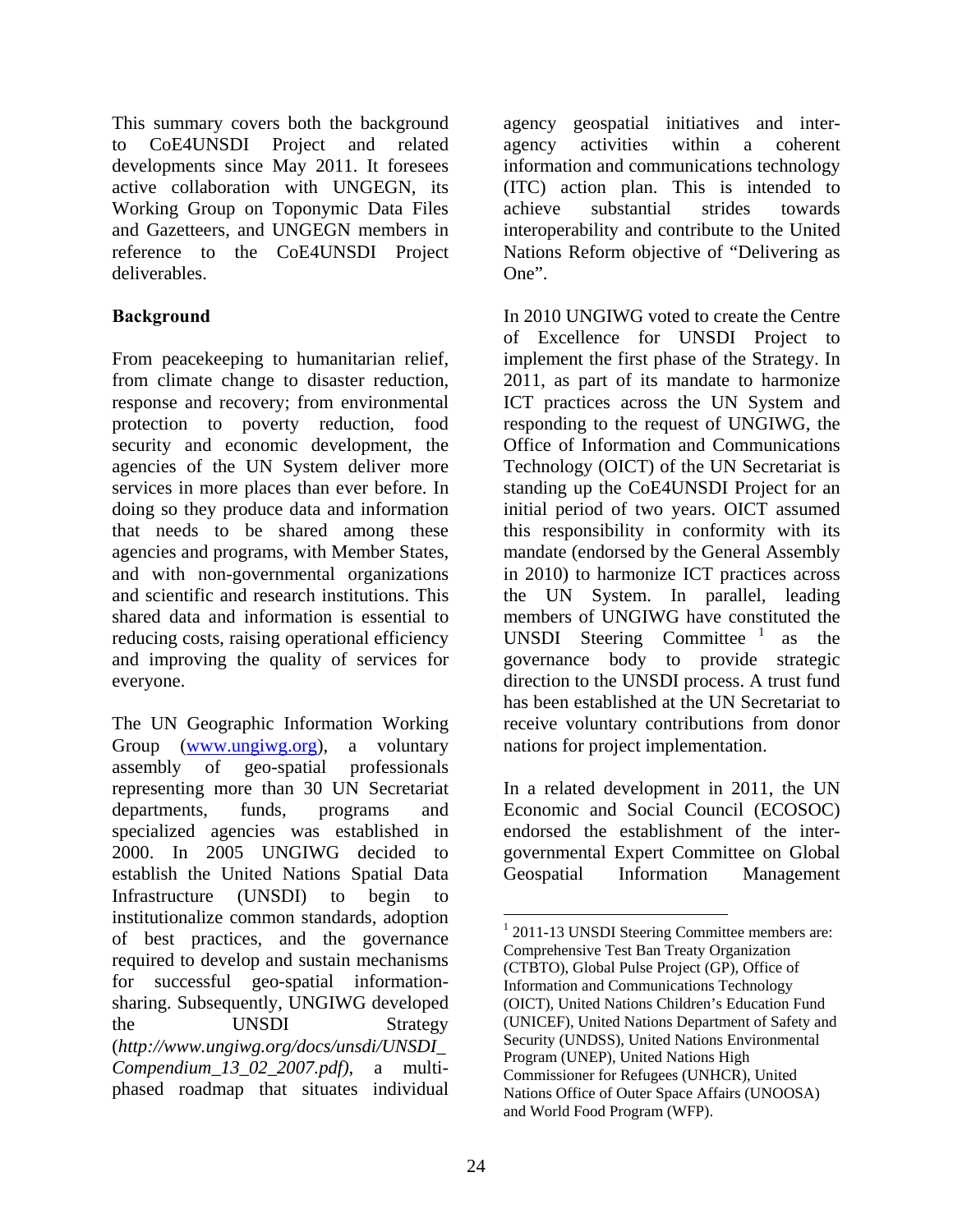(GGIM). Taken together, these developments create needs and opportunities for collaboration and synergies between the work of UNGIWG, GGIM and UNGEGN.

#### **The Centre of Excellence for UNSDI Project**

The CoE4UNSDI Project has three subprojects. These are: i) the Gazetteer Framework which seeks to establish standards and best practices for provisioning core geodatasets; ii) the Spatial Data Warehouse, and iii) the Visualization Facility.

Together, these three elements are designed to accomplish the following:

- To strengthen and enable improved interoperability between the existing network of geospatial information management portals (found within a number of UN Agencies, Funds and Programmes) and extend this network further throughout the UN System promulgating open standards.
- To realize additional value from agencyproduced or procured geospatial content (maps, Geographic Information System data, remote sensing imagery, Global Navigation Satellite System data logs, and other georeferenced information) by formally describing these resources using the UNGIWG Metadata Profile, thus making them discoverable, accessible and re-usable across the UN System.
- To provide a framework that supplements and supports UN agencies' and national efforts to build, maintain and provide access to gazetteers. Common gazetteers will be used to leverage social network and volunteered geographic information and to reconcile

crowd-sourced information with more formal data sources.

- To interlink UN System agencyprocured content (e.g. thematic reports and statistics) as well as crowd-sourced information at regional, country, subcountry and local geographic levels, on common presentation platforms. Analytical and navigation options will permit highly visual, drill-down and cross-sectional views of related information. This will facilitate the identification of new relationships between disparate data sources. This has been impossible up until now, in the absence of any collective publishing and presentation platforms.
- To realize operational efficiencies by allowing the producers of the content to use a single data upload facility that will walk them through a process that georeferences any content not already location-tagged. It will also make content-producers aware of the data sharing policies supported, and help them to decide which visualization platforms they want to publish their content on.
- To eliminate the necessity for each content provider to negotiate a separate agreement anew with publishing platform owners such as Google, Microsoft, ESRI, Yahoo, geoCommons, etc. through the development of favorable blanket agreements with these organizations in advance.

#### **The UNSDI Gazetteer Framework**

Of immediate significance to UNGEGN is the UNSDI Gazetteer Framework, which will provide an important means for getting UN organizations to "open" the data they collect on the ground by offering them significant benefits in exchange for sharing.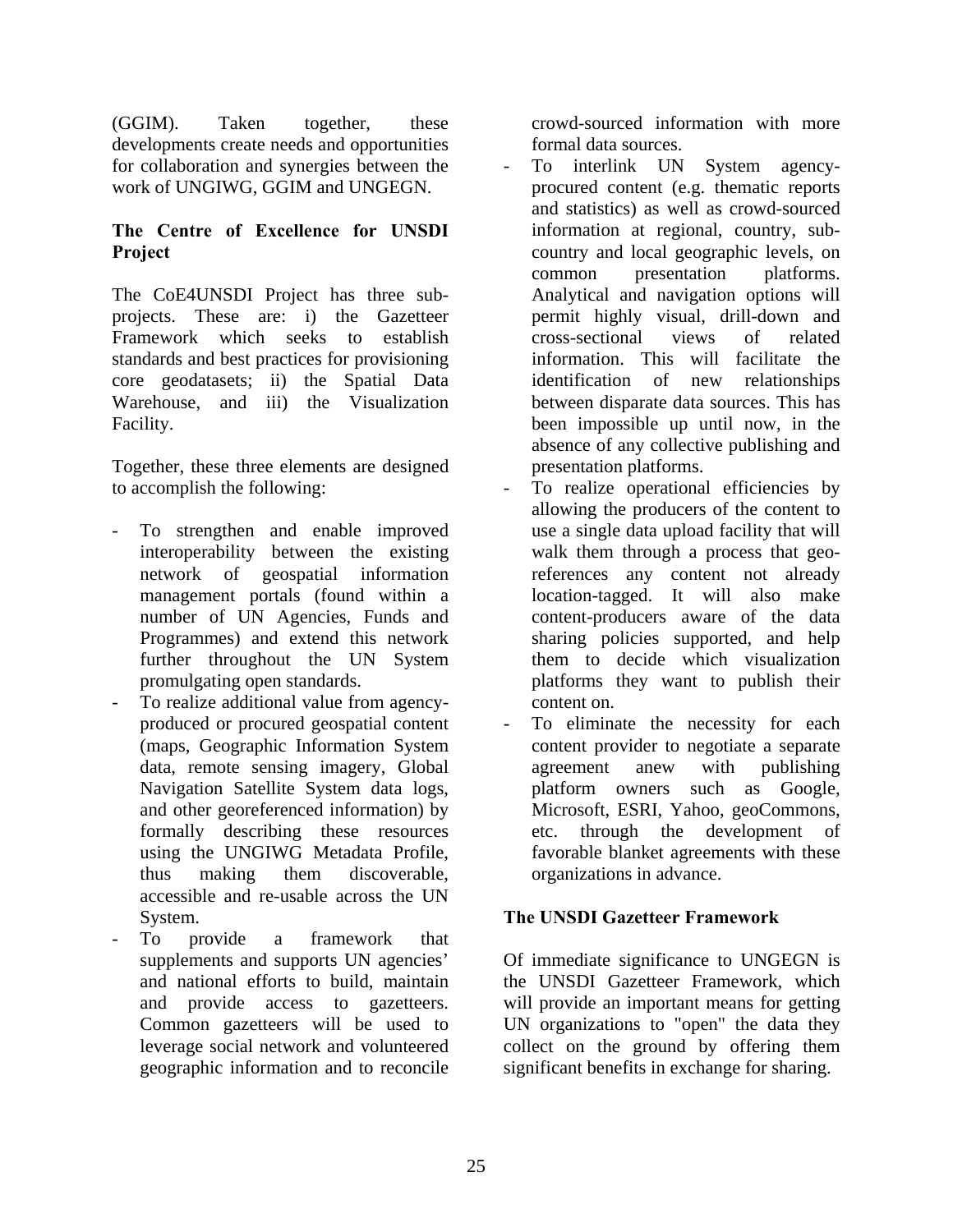The UNSDI gazetteer framework is being funded by AusAID and the Commonwealth Scientific and Industrial Research Organisation (CSIRO), Australia's national science agency, and being implemented by CSIRO in partnership with OICT.

The UNSDI Gazetteer Framework will provide mechanisms that allow:

- i) Registration of authoritative gazetteers and the ability for users of gazetteers to subscribe to them. This registration and subscription patterns will enable a social network view of gazetteer usage, by which system designer and users will be able to determine 'who is using what' gazetteer;
- ii) Creation, management and integration of indexes for registered gazetteers enabling users to explore the actual terms used within each gazetteer;
- iii) Cross-referencing of gazetteer terms between systems, based on the registration and publication of individual place name terms, and the unambiguous stable identifiers for each;
- iv) Users to follow links between gazetteer terms in integrated index and features in source systems to which they relate;
- v). The development of common access mechanisms and tools that work across a range of diverse gazetteers, thus enabling a globally scalable solution;
- vi) Users to add their own place names to supplement registered gazetteers and to tag existing place names in common gazetteers to report deficiencies to relevant authorities and thus improve the data quality.

The Gazetteer Framework will develop an ICT infrastructure to support these mechanisms and then field-test them. Indonesia is the first country where this facility will be piloted with a focus on social

protection applications. Lessons learned will be compiled in a Gazetteer Framework Cookbook to be developed for subsequent scaling of this capability globally.

Technology companies will be encouraged to develop interfaces between the UNSDI Gazetteer architecture and their offerings in order to provide a means to "plug-in" services such as topological analysis, fuzzy matching, crowd-sourcing – anything that may validate or augment registered gazetteer content. Identifier metadata for each feature will be published by the UNSDI Gazetteer Framework. The source features themselves will remain hosted by partners, as well as through the anticipated Spatial Data Warehouse deliverable.

#### **Longer-term Implications of the UNSDI Gazetteer Framework**

The "game changing" potential of the UNSDI Gazetteer Framework is that the model created will go beyond the multitude of stand-alone systems being built with the inherent weakness of separate access and little interoperability. The Gazetteer Framework model, instead, will offer an infrastructure that supports *all* participants in exchanging data, collaborating in rights management, and observing mutually agreed-upon protocols. It will also be expandable to incorporate future interoperability requirements. This 'cloudbased facility' will be owned and operated by all of the participants, with development and running costs covered by sponsors.

More specifically, UNSDI Gazetteer Framework will provide the foundation for an interoperability support and validation framework for domain-specific data networks by creating: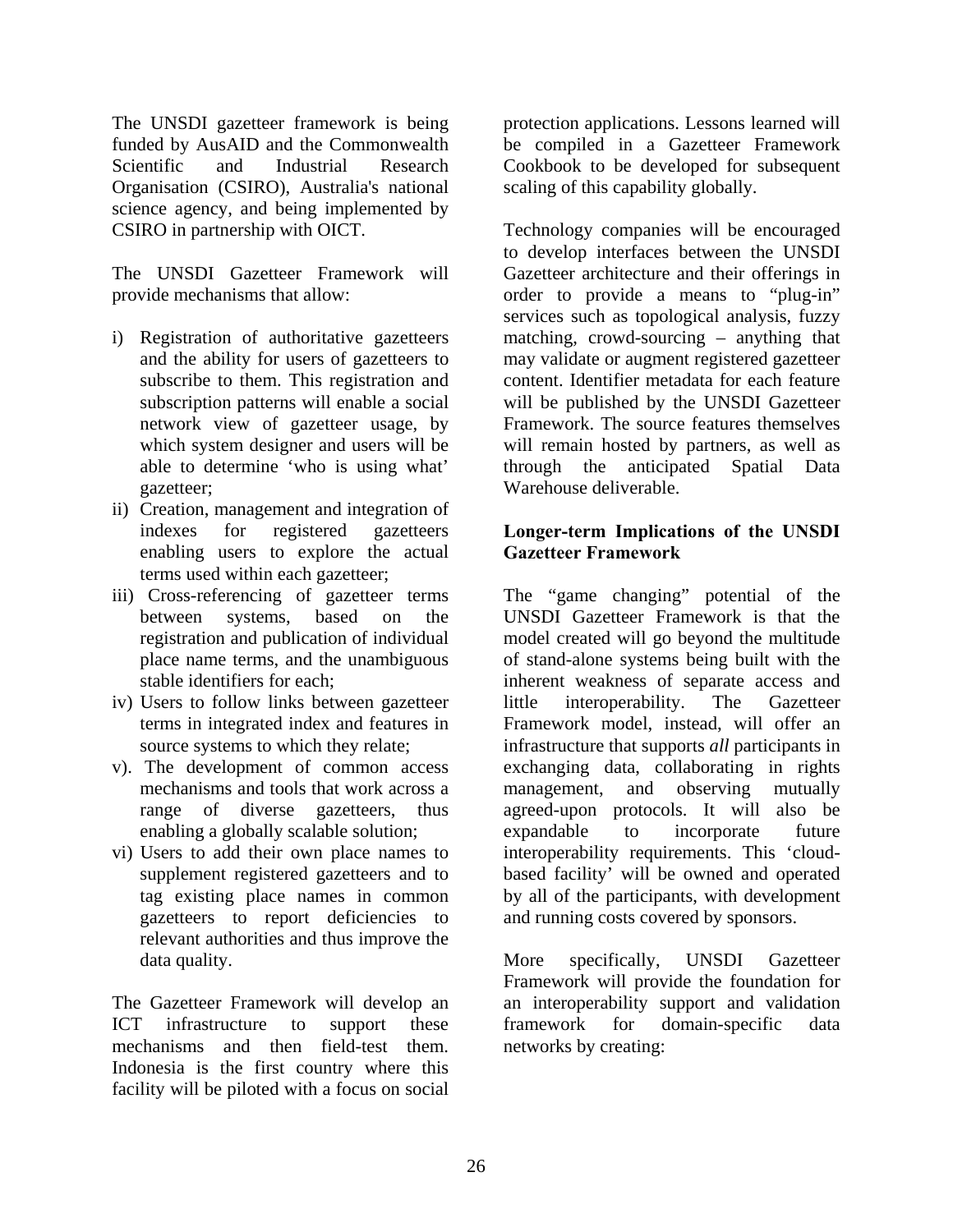- The ability to share common definitions of terms and their semantics;
- The ability to specify data exchange structures;
- The ability to specify service operations;
- Data provenance and discovery framework (e.g. for indicators);
- The ability to share and specify data production methodologies;
- A spatial referencing framework to support delegation/aggregation and validation services;
- Open source and other tools and configuration templates;
- Case studies and best practices.

The thematic domains to be served in pilot implementations of the UNSDI Gazetteer Framework are social protection, climate change adaptation and humanitarian response.

#### **Major Project Stakeholders**

As a UN System-wide initiative, the Centre of Excellence for UNSDI Project is designed from the ground up to deliver the desired outputs, once it is sufficiently funded. Key UN organizations have actively contributed to the formulation of the project goals and the development of the implementation approach. To ensure wide adoption of its guidelines and tools, the CoE4UNSDI Project is seeking to align with the activities of global and regional entities such as the Global Spatial Data Infrastructure (GSDI) Association, the Group on Earth Observation/Global Earth Observation System of Systems (GEO/GEOSS) and the Infrastructure for Spatial Information in the European Community (INSPIRE) as well as the Open Geospatial Consortium (OGC).

The UN Secretary-General's Global Pulse Project (http://www.unglobalpulse.org/) with its objective of supporting social

protection policy formulations at Pulse Labs around the world (such as the one being established in Indonesia) is providing initial use cases for the UNSDI Gazetteer Framework. UN Environment Program (UNEP) is another organization aligning its infrastructure development efforts with the CoE4UNSDI Project. The Common and Fundamental Operational Datasets initiative of the humanitarian community lead by the Office for the Coordination of Humanitarian Affairs (OCHA) is also one of the early beneficiaries of the UNSDI Gazetteer Framework.

In addition to AusAID and CSIRO's financial and technical commitment, other UN Member States are also considering supporting the CoE4UNSDI Project especially as they consider the necessity to align with work programs of related initiatives, such as the recently endorsed GGIM. The CoE4UNSDI Project plans include active participation in the October 2011 GGIM meeting in Seoul, Korea.

#### **Aligning with UNGEGN's Program of Work**

As a primary focus of the CoE4UNSDI Project, the Gazetteer Framework will seek to contribute to the work of UNGEGN through a close collaboration with the Working Group on Toponymic Data Files and Gazetteers and with member states directly. *Name Specialists* of UNGEGN member countries are invited and encouraged to provide direct input into the Gazetteer Framework. Please contact the UNGEGN Secretariat or the Convenor of the Working Group of Toponymic Data Files and Gazetteers to express your interest in contributing to the effort or taking advantage of its offerings, and to receive earliest information about next steps in the developing CoE4UNSDI Project.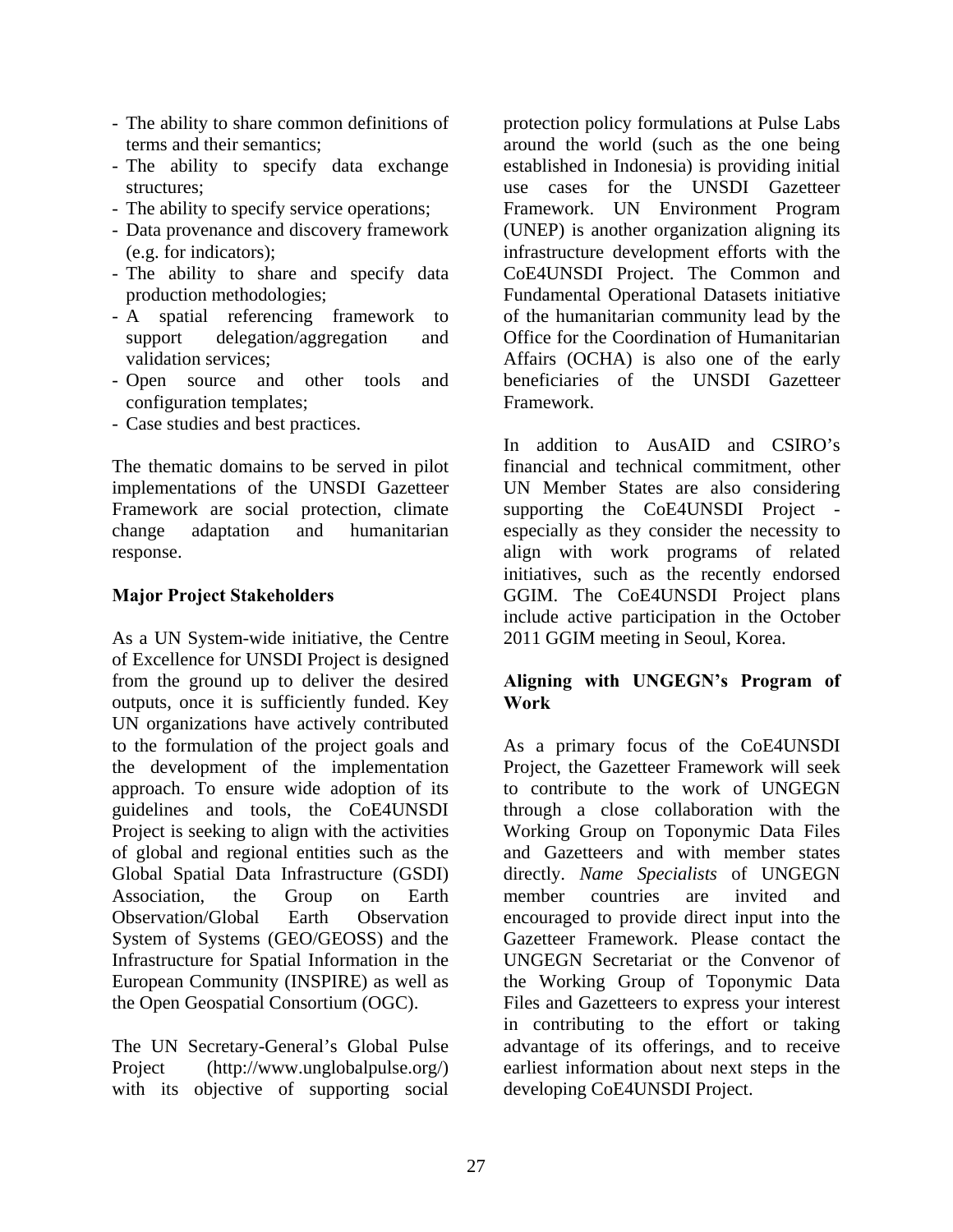#### **T. Suha Ulgen (Mr.)**

Co-chair of the United Nations Geographic Information Working Group and Senior Advisor on Spatial Data Infrastructure Office of Information and Communications Technology

UN Secretariat New York, USA Email: ulgen@un.org

### **The XXIVth ICOS Congress, Barcelona, Spain 5 – 9 September 2011**

The XXIVth Congress of the International Council of Onomastic Sciences (ICOS) was held at the University of Barcelona  $5 - 9$ September this year. The number of registered participants was close to 600, which is the highest number until now. Altogether 537 papers were accepted, but some people were not able to participate so the final number of contributions was about 480. The number of participating countries was 57. At the opening of the congress UNGEGN Chair Helen Kerfoot held a key note lecture entitled Toponymy and Administration: from plazas to planets with particular reference to United Nations work. Several parallel sessions were held on various onomastic topics, reaching from street names to brand names. In addition, three round tables were organized, one on Analysis and management of databases and toponymic/onomastic information, and one on Onomastics and media and a third one on Names Authorities. The powerpoint presentations of the last one are available at http://unstats.un.org/unsd/geoinfo/UNGEGN /nna.html.

The number of official Congress languages was extended at this congress as Catalan, Occitan, Spanish, English, French and German were accepted. Catalan is the main language in the Barcelona area.

One day was allocated for excursions to various sites of historic and touristic area, i.a. the Monastery of Montserrat.

See program and timetable on http://barcelona.onomastica.cat/en/programa/

At the ICOS general assembly a new Board was elected:

#### **Executive Committee:**

President: Carole Hough (Scotland) Vice-President: Richard Coates (England) Vice-President: Milan Harvalík (Czech Republic) Secretary: Guy Puzey (Scotland) Treasurer: Staffan Nyström (Sweden) Assistant Secretary and Web Officer: Antti Leino (Finland)

#### **Non-executive Members:**

Terhi Ainiala (Finland) Lidia Becker (Germany) Ian Clark (Australia) Barbara Czopek-Kopciuch (Poland) Laura Kostanski (Australia) Kaisa Rautio Helander (Norway)

The XXVth ICOS Congress is to be held in Glasgow in 2014.

#### **Botolv Helleland**

Email: botolv.helleland@iln.uio.no